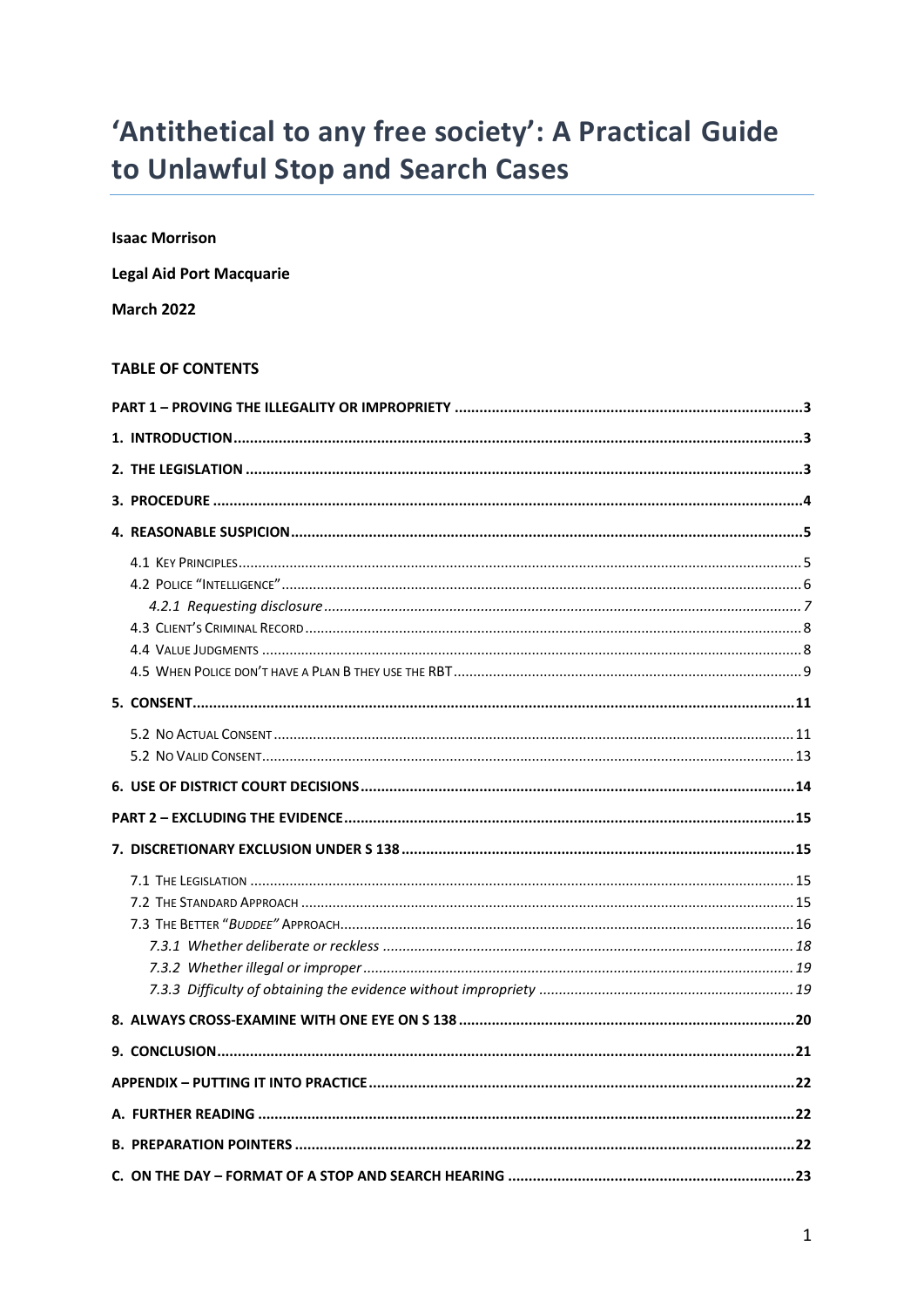"There is no doubt that a lot of crime could be proactively prevented simply by providing the police with the power to interfere with every citizen on every occasion in every place, to allow them to arbitrarily stop and search anyone on a hunch or a suspicion. That is not a power they now have and such a power is antithetical to any free society."

...

– McClintock DCJ, *R v Buddee* NSWDC at [115]

"Everyone has the right to liberty and security of person. No one shall be subjected to arbitrary arrest or detention. No one shall be deprived of his liberty except on such grounds and in accordance with such procedure as are established by law."

– Article 9.1, *International Covenant on Civil and Political Rights*

"Well. I ain't passed the bar, but I know a little bit. Enough that you won't illegally search my shit."

– Jay Z, *99 Problems*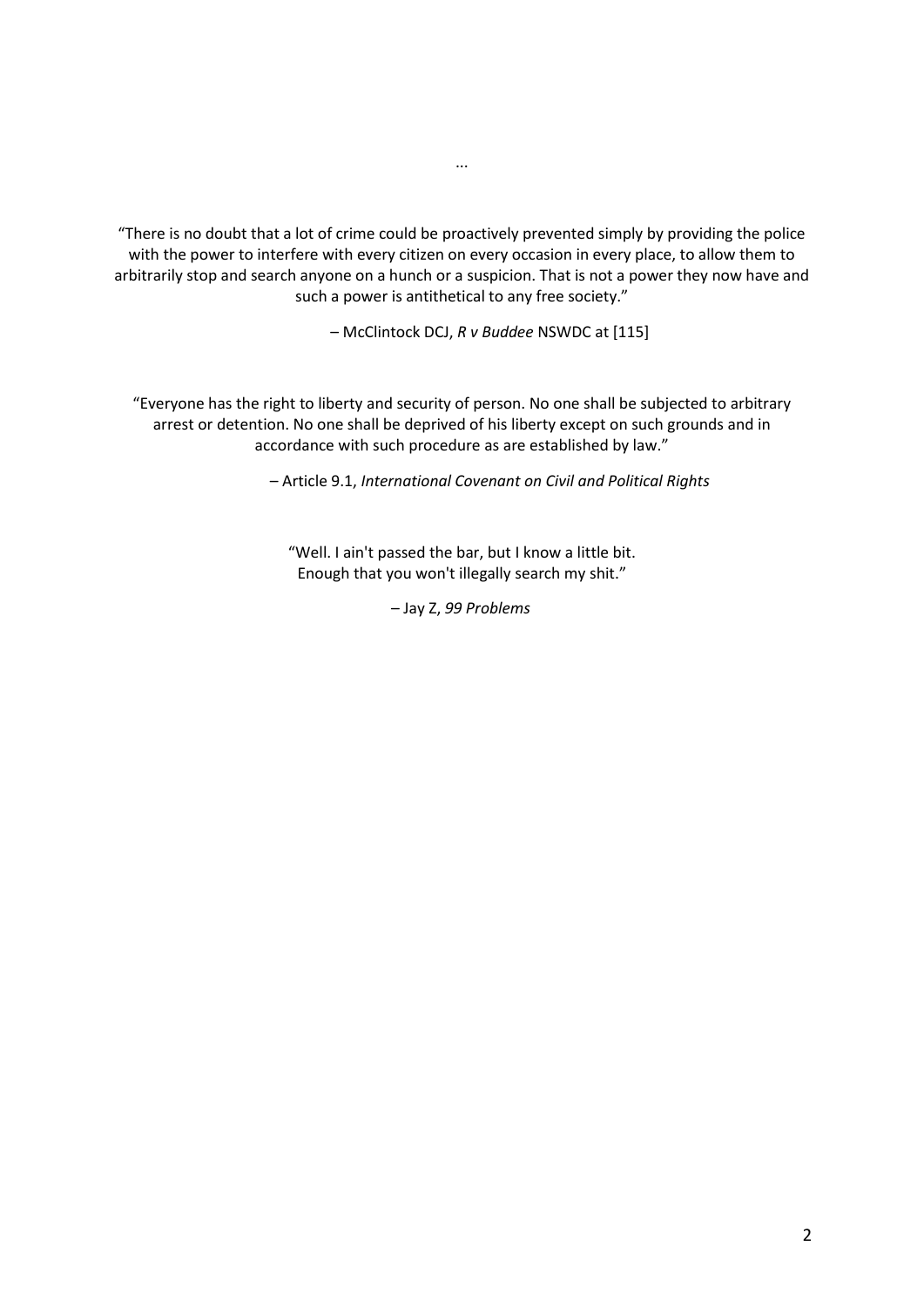# **PART 1 – PROVING THE ILLEGALITY OR IMPROPRIETY**

# **1. Introduction**

The power of police officers to stop and search people without a warrant is limited by statute and case law. In short, police must have a 'reasonable suspicion' before they can stop and search you.

If a police officer does not comply with the law when stopping and searching someone, the Court may find that the evidence was improperly or illegally obtained.

Such a finding enlivens the Court's discretion to exclude, or 'throw out' the evidence, often resulting in a 'not guilty' verdict.

A prosecutor who loses such a case may complain that the defendant 'got off on a technicality.' However, all lawyers should understand that these sorts of breaches of the law by police officers go to the heart of the criminal justice system and the fundamental rights it was designed to protect. Although legally speaking, 'stop and search' cases can be quite technical, if a defendant is found not guilty on the basis of an illegal search, it should not be seen as being acquitted on a 'technicality', but rather being acquitted on the basis of society's recognition of the superior value of protecting our fundamental human rights over detecting and prosecuting every crime, however small.

This paper aims to provide a practical guide to the law surrounding 'stop and search' cases and how to argue them successfully in court. It will focus on the following areas:

- Key legislation and case law
- Procedure
- Police intelligence
- Use of the RBT
- Discretionary exclusion

Hopefully after you have read this paper, you should feel confident running stop and search arguments in your practice and recognising the importance of doing so in appropriate cases.

# **2. The Legislation**

Sections 21 and 36 of the *Law Enforcement (Powers and Responsibilities) Act 2002* "LEPRA" outline the circumstances in which a police officer is empowered to stop and search a person or motor vehicle without a warrant. Section 21 applies to persons and s 36 applies to motor vehicles.

#### **Section 21 – Power to Stop and Search Persons Without a Warrant**

- (1) A police officer may, without a warrant, stop, search and detain a person, and anything in the possession of or under the control of the person, if the police officer suspects on reasonable grounds that any of the following circumstances exists--
	- (a) the person has in his or her possession or under his or her control anything stolen or otherwise unlawfully obtained,
	- (b) the person has in his or her possession or under his or her control anything used or intended to be used in or in connection with the commission of a relevant offence,
	- (c) the person has in his or her possession or under his or her control in a public place a dangerous article that is being or was used in or in connection with the commission of a relevant offence,
	- (d) the person has in his or her possession or under his or her control, in contravention of the *Drug Misuse and Trafficking Act 1985* , a prohibited plant or a prohibited drug.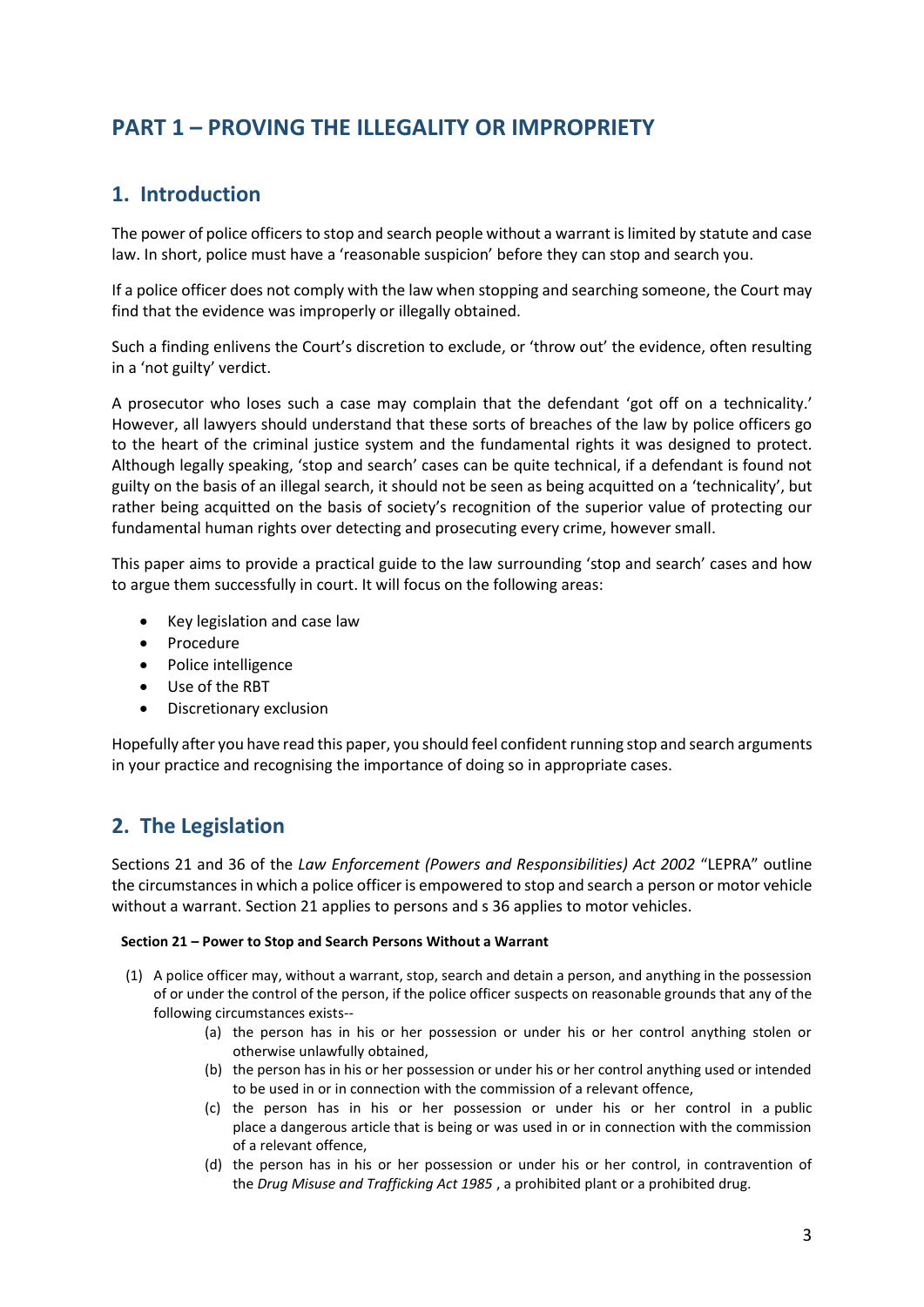#### **Section 36 – Power to Stop and Search Vehicles Without a Warrant**

- (1) A police officer may, without a warrant, stop, search and detain a vehicle if the police officer suspects on reasonable grounds that any of the following circumstances exists--
	- (a) the vehicle contains, or a person in the vehicle has in his or her possession or under his or her control, anything stolen or otherwise unlawfully obtained,
	- (b) the vehicle is being, or was, or may have been, used in or in connection with the commission of a relevant offence,
	- (c) the vehicle contains anything used or intended to be used in or in connection with the commission of a relevant offence,
	- (d) the vehicle is in a public place or school and contains a dangerous article that is being, or was, or may have been, used in or in connection with the commission of a relevant offence,
	- (e) the vehicle contains, or a person in the vehicle has in his or her possession or under his or her control, a prohibited plant or prohibited drug in contravention of the Drug Misuse and Trafficking Act 1985 ,
	- (f) circumstances exist on or in the vicinity of a public place or school that are likely to give rise to a serious risk to public safety and that the exercise of the powers may lessen the risk.

There are two things to note here:

- 1. There is a precondition for exercising this power: 'the police officer suspects on reasonable grounds that any of the ... circumstances exists'
- 2. There are three distinct (although related) powers legislated here:
	- A. The power to stop a person/vehicle
	- B. The power to search a person/vehicle
	- C. The power to detain a person/vehicle

### **3. Procedure**

#### **You are making an objection under s 138**

When you challenge the legality of a stop and search at trial, you are making an objection to the admissibility of the evidence uncovered by the search (for example, prohibited drugs) on the basis that the evidence was illegally or improperly obtained: an objection under s 138 of the *Evidence Act.*

#### **On the voir dire**

Your objection should be determined on the voir dire. A voir dire is essentially a 'trial within a trial' used to determine a preliminary issue such as whether evidence should be admitted. In a trial the issue would be determined in the absence of the jury.

Section 189 of the *Evidence Act 1995* governs the use of the voir dire. S 189 specifically contemplates the voir dire being used to determine the admissibility of evidence under s 138.

To determine a s 138 objection such as a stop and search case, the prosecution will generally call evidence from the searching police as well as any other evidence relevant to that specific issue. The defence may call witnesses and tender evidence too.

Both parties then make submissions and the magistrate or judge determines whether the evidence on the voir dire should be admitted into evidence in the hearing or trial.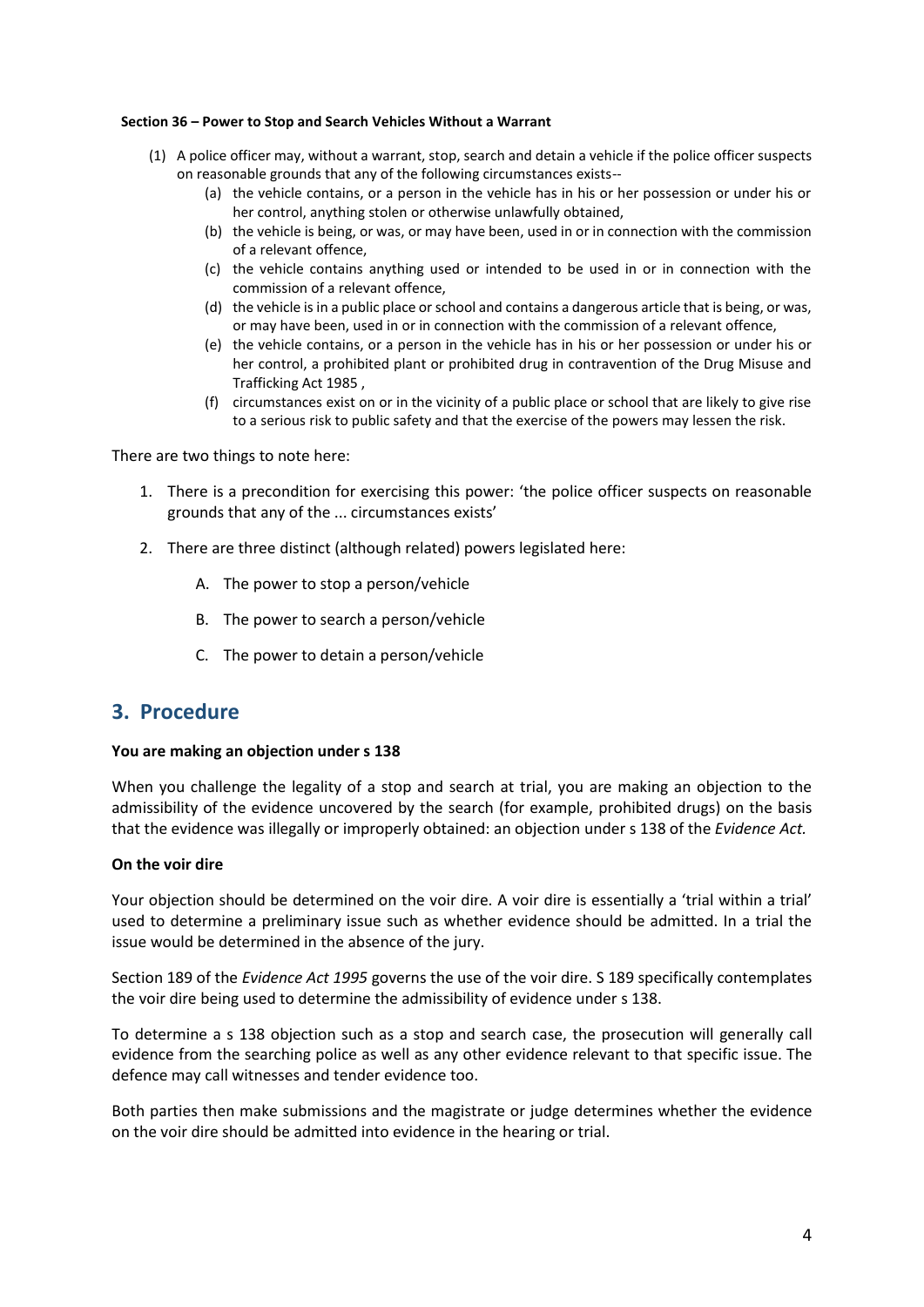#### **The issue must be identified explicitly and precisely**

When asking for an issue to be determined on the voir dire, you need to explicitly state the issue which requires determination, with precision: *R v Salender Salindera* (unreported, NSWCCA 25/10/1996). For example, "The defendant objects to the admissibility of the evidence of prohibited drugs seized from the defendant's car under s 138 of the *Evidence Act* on the grounds that evidence was obtained in consequence of an illegal or improper stop and search."

Whilst it is important to state the issue clearly and precisely, this does not mean that it has to be a narrow. There could be multiple acts or improprieties that give rise to your objection under s 138 such as illegal use of the RBT (see below) or improperly obtained admissions. Consent may also be in issue. For this reason, it is important to prepare your case thoroughly in advance because the prosecutor will be well within his or her rights to object to your questioning if it falls outside the ambit of the voir dire.

#### **You bear the onus of proof - on the balance of probabilities**

If the defence are seeking to use s 138 to exclude evidence then the defence has the onus of proving, on the balance of probabilities that the evidence was obtained unlawfully or improperly: see s 142 *Evidence Act*. It is not enough to establish a reasonable doubt about whether police had a reasonable suspicion. You have to prove to the civil standard that they did not have a reasonable suspicion.

This can make the defence lawyer's job quite difficult as you are essentially required to prove a negative (i.e. that police did not have a reasonable suspicion). Furthermore, you will usually have to use the prosecution's witnesses (who are generally not sympathetic to your client's cause) to do this.

The onus of proof and the nature of the inquiry can make these cases challenging to win. However, there are legal principles and useful strategies that can assist. There are also times when you may get a concession from a police office that really damages their argument.

# **4. Reasonable Suspicion**

It is useful to keep in mind the facts as well as the principles from the most significant cases in this area. It is surprising how often you can use similarities/differences between your case and decided cases to your advantage.

This paper outlines some of the most useful cases, and how the principles and facts of those cases can be used when dealing with issues that commonly arise in stop and search cases.

### **4.1 Key Principles**

#### *R v Rondo* **[2001] NSWCCA 540**

This case is the most important authority on the law of reasonable suspicion. Every criminal lawyer should be familiar with this case.

**Facts:** In *Rondo* the appellant was driving a sports car when police drew up alongside him and asked him whether it was his car. He said it was not, and the police required him to stop. It was alleged that as an officer approached the vehicle, he saw the appellant reach across and appear to place something in the glovebox. The vehicle was then searched and \$860 in cash was found in the centre console and some cannabis was found in the glovebox.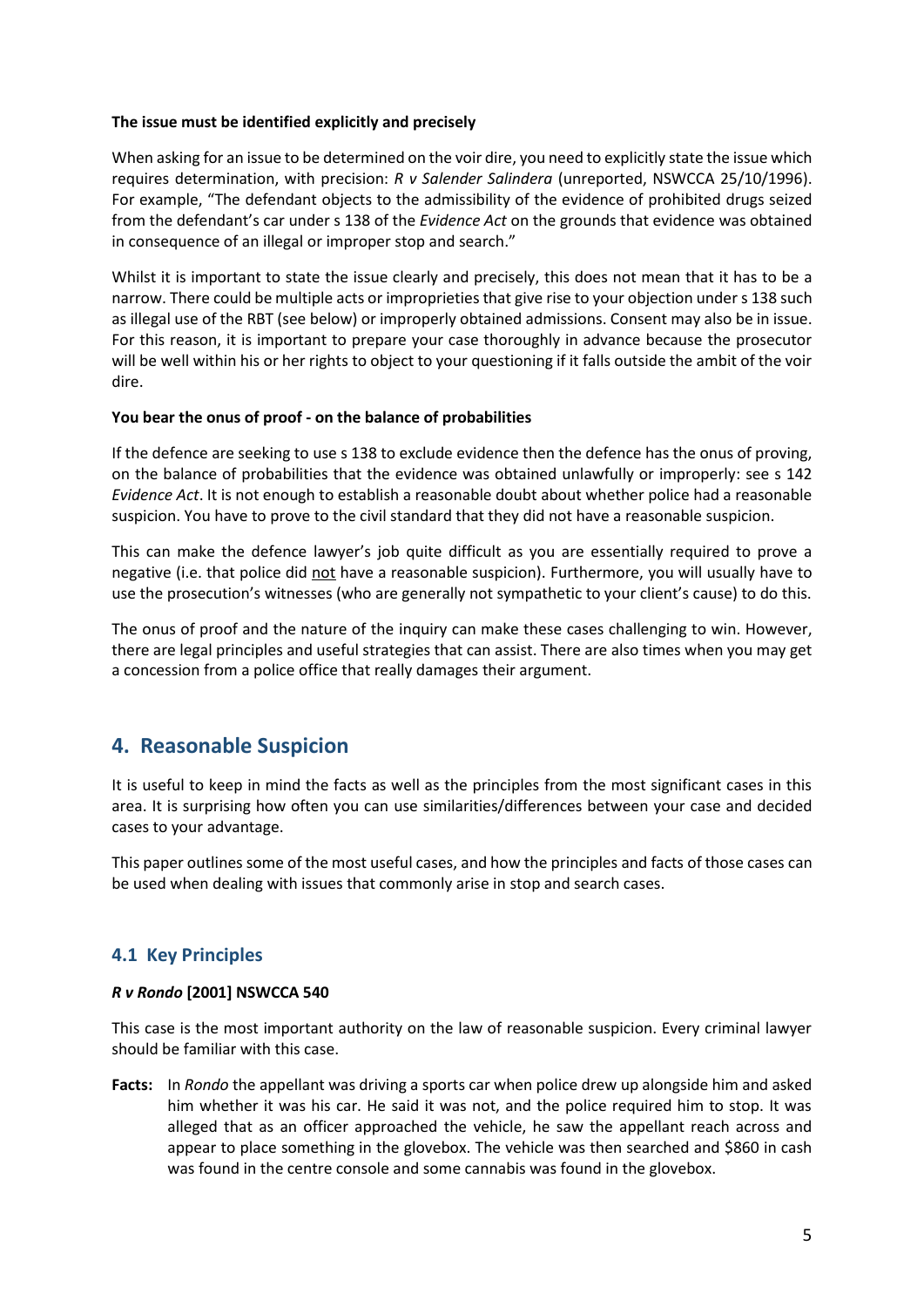Police suspected the cannabis came from his home and applied for, and were granted a search warrant which they executed and found more cannabis, leading to a cultivation charge. The trial judge exercised his discretion to admit evidence of the search.

- **Held:** The CCA held that the stopping of the vehicle was unlawful, excluded the evidence and ordered an acquittal.
	- [53] These propositions emerge:
	- (a) A reasonable suspicion involves less than a reasonable belief but more than a possibility. There must be something which would create in the mind of a reasonable person an apprehension or fear of one or more of the states of affairs covered by s 357E [the precursor to s 36 of LEPRA]. A reason to suspect that a fact exists is more than a reason to consider or look into the possibility of its existence.
	- (b) Reasonable suspicion is not arbitrary. Some factual basis for the suspicion must be shown. A suspicion may be based on hearsay material or materials which may be inadmissible in evidence. The materials must have some probative value.
	- (c) What is important is the information in the mind of the police officer stopping the person or the vehicle or making the arrest at the time he did so. Having ascertained that information the question is whether that information afforded reasonable grounds for the suspicion which the police officer formed. In answering that question regard must be had to the source of the information and its content, seen in the light of the whole surrounding circumstances.

### **4.2 Police "Intelligence"**

Sometimes police will say they had 'intel' that supported their reasonable suspicion. They may put this in the police facts sheet, in their witness statements or they may even raise it for the first time in their evidence in chief or cross-examination.

Often whatever document this 'intel' consists of will not be disclosed to the defence – whether for operational reasons or otherwise. However, police cannot simply say they have intel and rely on that as a basis for their reasonable suspicion.

Whilst is true that a reasonable suspicion "may be hearsay material or materials which may be inadmissible in evidence." (*Rondo*) "The materials must have some probative value." It would be impossible for the court to assess whether the materials have probative value without having the materials at hand to examine.

#### *Streat v Bauer; Streat v Blanco* **(unreported, Supreme Court of NSW, Smart J, 16 March 1998)**

This is a useful case where police tried to rely on intel and were unsuccessful.

**Facts:** Police stopped the applicant's car based on the following circumstances:

- Police had obtained information over the radio that the vehicle may be used in a break and entering offence.
- There were three men in the car.
- The car was seen at 1.05am on a Thursday in New South Head Road
- Further (after the car had been stopped) the defendants strongly objected to being searched.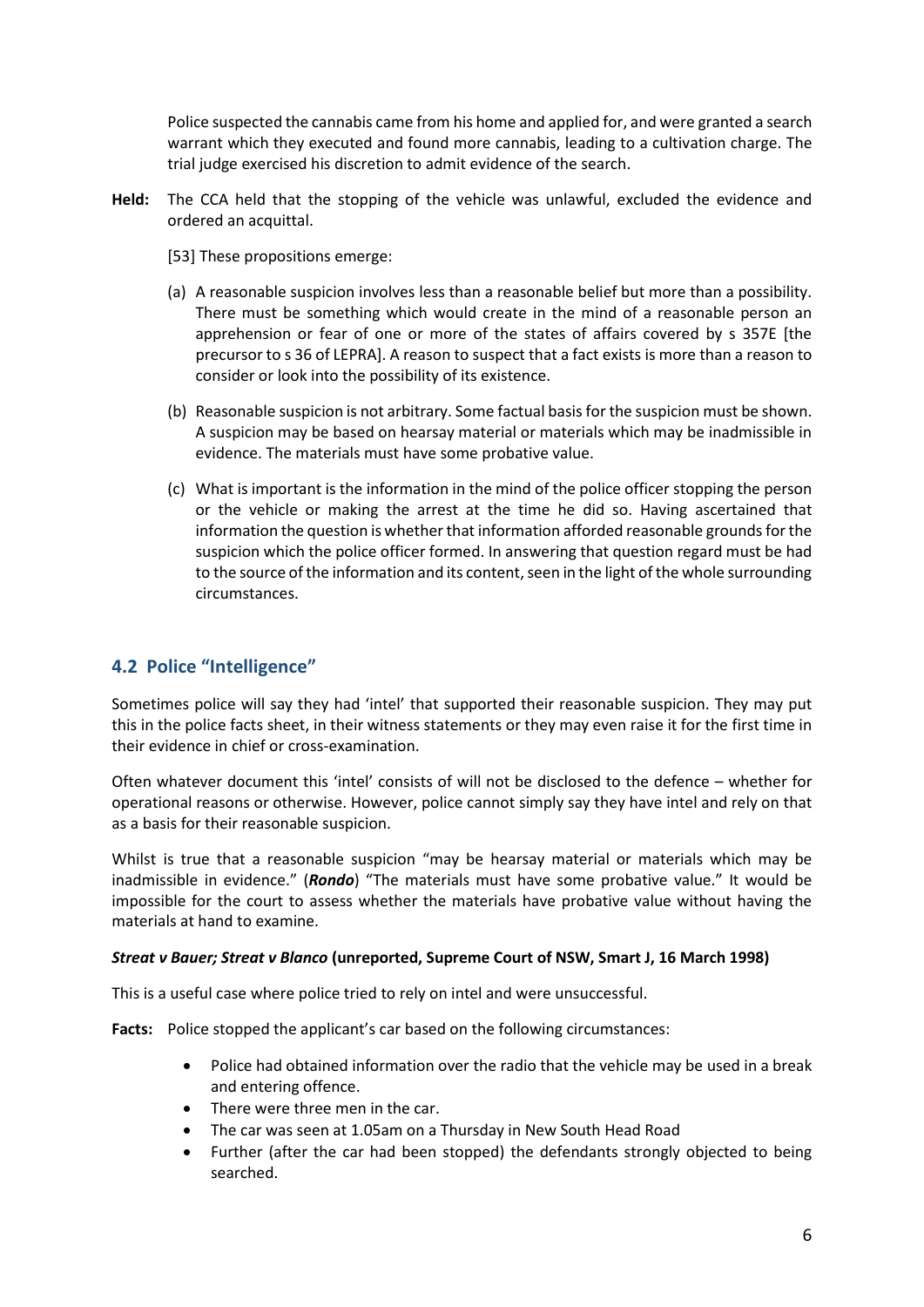**Held:** Smart J held that these three matters (and the accused persons' robust insistence on their rights) did not constitute reasonable grounds for suspicion on the part of the appellant.

"No adverse inference can be drawn against either accused because they were irate at being wrongly stopped and refused to be compliant. They were entitled to insist on their rights and on the law being strictly followed and to advise each other and their friend of their rights and their exercise. I do not accept the suggestion that the other three matters earlier mentioned coupled with their robust insistence on their rights constituted reasonable grounds for suspicion on the part of the appellant. Bold and irritating conduct must be distinguished from conduct which might be characterised as suspicious."

Also, "The nebulous nature of the radio information was unsatisfactory."

### **4.2.1 Requesting disclosure**

To challenge the value of the intel, you will need to request disclosure of the intel. This can be done in advance of the hearing, just before the hearing or during the hearing.

**"Pre-hearing disclosure" -** Request disclosure by the prosecution in advance of the hearing or trial.

- The advantage of this option is that you will have plenty of time to explore the weaknesses of the intel and get evidence that contradicts it if necessary.
- The disadvantage is that the prosecution will be on notice that you are making a stop and search argument and may try and fix up their case or be prepared for the cross-examination. However, sometimes it will be apparent that this is the only issue in the hearing anyway. Also, sometimes they may not be able to fix up their case.

**"Morning-of disclosure" -** Ask the prosecutor/OIC if you can look at the intel on the morning of the hearing or trial.

- The advantage of this option is that the prosecutor and police witnesses will all be present, so it will likely be available. It also give you an opportunity to look at the intel before the hearing commences so that you can tailor your cross examination accordingly (or if it is very compelling, advise your client to reconsider his or her plea).
- The disadvantage is that you will have to make some fairly involved forensic decisions in a high-pressure high-stakes court environment.

**"Mid-hearing disclosure" –** When the police officer gives evidence of intel under cross-examination, you say "I call on that document".

- You will need to support your application with legal argument from *Rondo* and *Streat*, above.
- Sometimes the prosecutor will adjourn or stand the matter in the list to get the intel. Other times they may elect to "push on" without it. The risk with this approach is that sometimes police will produce intelligence that will irreparably damage your client's case. However, sometimes it may be necessary and appropriate to take this risk.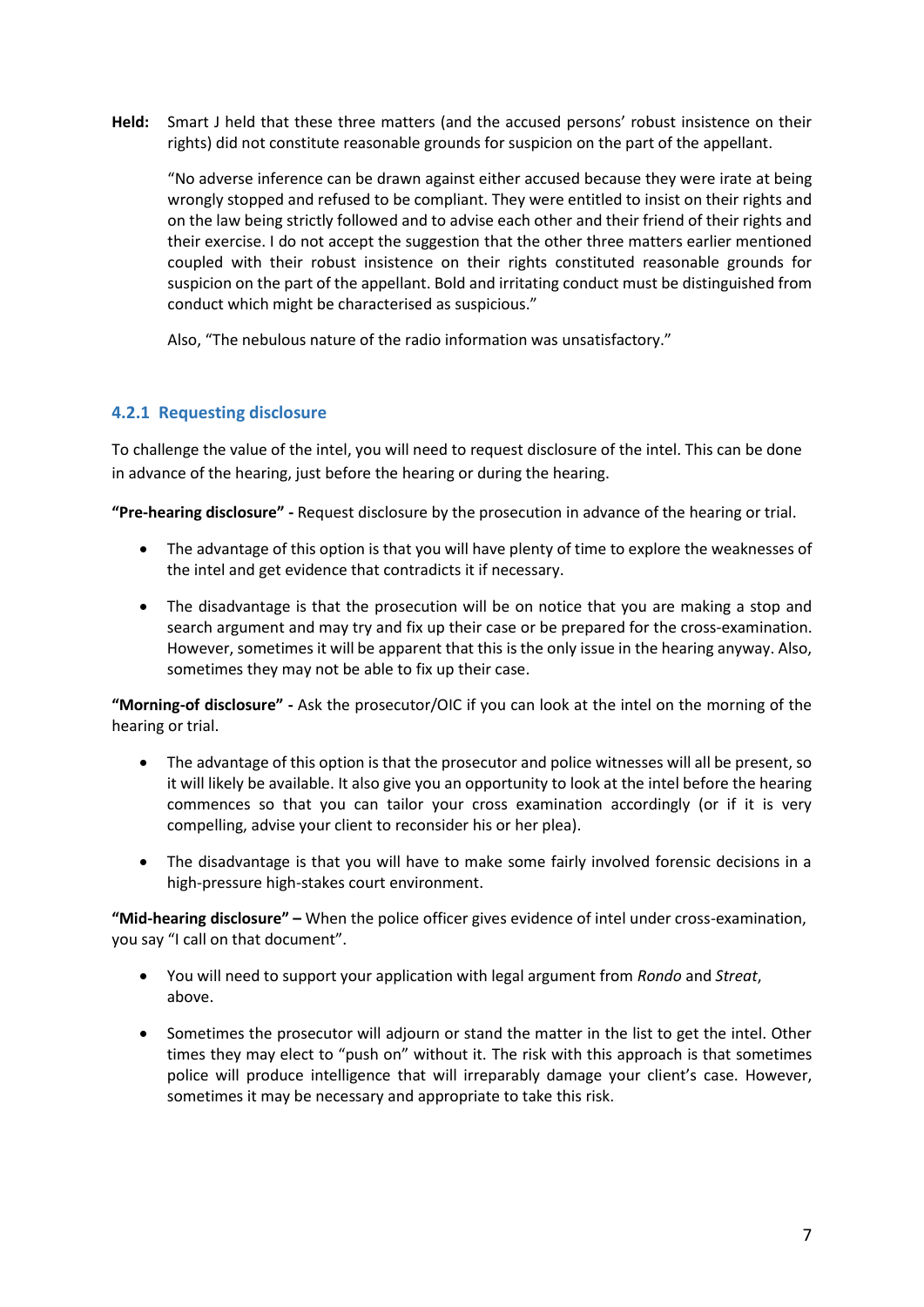### **4.3 Client's Criminal Record**

A bad criminal record alone (or with other equally dubious factors) is not grounds for a "reasonable suspicion" to stop and search someone.

#### *Corey O'Connor v R* **[2010] NSWDC**

- **Facts:** 18 year old Corey O'Connor was riding a bicycle in Broken Hill at midnight when he was stopped by a police officer and told to turn out his pockets. He complied, and police found a small resealable bag containing 1.1g of cannabis. The police officer's suspicion was based off the time of night and Mr O'Connor's record for dishonesty offences.
- **Held**: [5] Parliament could not have intended that if police officers were aware of a citizen's criminal record, that would mean the police officer could stop, detain and search a person at any time on the basis of a reasonable suspicion that a person might have possession of stolen goods. Had Parliament had such a view, in my view, it would be easily accommodated in the legislation.

### **4.4 Value Judgments**

Often police fail to consider innocent explanations. It is important to draw attention to this during cross-examination and in your submissions. Although the existence of an innocent explanation does not, in itself, negate a reasonable suspicion, a failure by police even to consider it may suggest that their sole intention was to find evidence confirming the accused was guilty of something, which would not support the contention that they had a reasonable suspicion.

#### *R v Orm* **[2011] NSWDC 26**

- **Facts:** An officer was conducting random breath testing at Gundagai on the Hume Highway when observed a Nissan with South Australian number plates turn back into a service station and leave by a different exit. He stopped and searched the defendant. [20] It appears that the officer made his decision based upon five factors. They are, in broad compass, that the accused avoided eye contact with him; secondly, that the accused stayed at Liverpool at the Formula 1 Hotel; thirdly, that the accused did not stay at the home of his cousins for whom he could not nominate an address; fourthly, that the accused attempted to avoid the random breath test, although the officer conceded that that could have been by reason of the position concerning his cancelled licence; and lastly, that the accused got out of the car and smoked a cigarette.
- **Dicta: Per Lakatos DCJ:** [55] I pause to note that it is one thing for a police officer to use his common sense and experience to seek out and investigate leads in relation to an offence. In my view, it is quite another for an officer to make value judgments about the actions of a suspect and to translate those value judgments to the level of a reasonable suspicion of offending. This is especially so when the officer appears to make little effort to consider any innocent explanation for such actions. This approach may indicate a closed rather than an open and inquiring mind and may suggest that the officer's intention was to gain evidence inculpating the accused.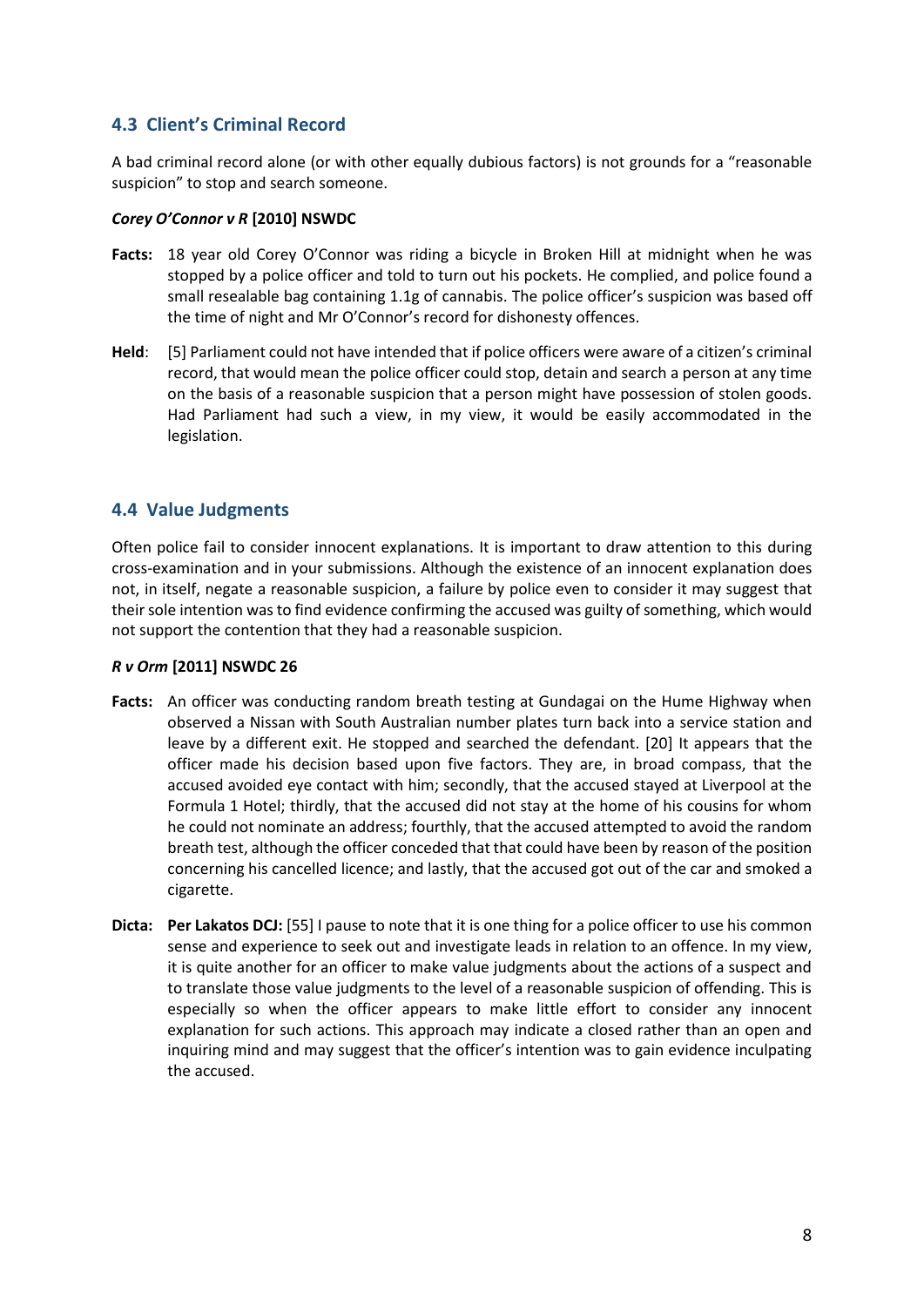### **4.5 When Police don't have a Plan B they use the RBT**

Police have the power under the *Road Transport Act 2013* to pull drivers over and subject them to a random breath test (RBT). If, during an RBT, a police officer sees or hears something that gives her a "reasonable suspicion" of one of the matters outlined in s 36 (a)-(f) *Crimes Act,* it is within her power to stop, search and detain the vehicle.

However, it is illegal for police officers to use the RBT power as a "ruse" to pull people over for the real purpose of gathering evidence that might justify searching the vehicle. This doesn't seem to stop them doing it, however.

#### *R v Pizarro* **[2015] (NSWDC 20 October 2015 unreported)**

- **Facts:** Meagan Estefania Pizzarro was driving along Regent Street, Redfern when she was pulled over by police and searched. Police had accessed intelligence on the vehicle using the mobile data system which contained a reference to Ms Pizarro supplying ice out of the vehicle in Newtown earlier that year and two other references saying the vehicle may be driven by her, and that she was the subject of a Firearms Prohibition Order. The police purported to use the RBT power to stop the vehicle.
- **Held:** The police were using the RBT power as a "ruse" to pull the vehicle over for the real purpose of conducting criminal investigation of the vehicle and its occupants. Therefore, the purported exercise of the RBT power to stop the vehicle was unlawful and improper.

The warnings on police intelligence alone, would not be enough to constitute a lawful basis to stop and search the vehicle. However: [23] There were very significant suspicions relating to the vehicle, the location, the time of night and the occupant. Very little further information would have been needed to justify a legal stoppage of the vehicle on criminal investigation grounds. In particular, as already mentioned, simply identifying the driver as a female fitting the general description of the accused could have led to a legal search under the Firearms Act. Similarly if the vehicle had been observed behaving in a manner consistent with flight or drug dealing, that would probably have enlivened the LEPRA powers.

Regarding the defendant's behaviour once pulled over: [23] Being nervous and failing to make eye contact did not justify a search. Nor having indicated the desire to go to the toilet urgently with squirming or placing one's hands near one's legs constitute a reasonable suspicion.

Regarding the use of the RBT power, the Court held that the intention of the legislature was to allow police to randomly breath test people driving vehicles for road traffic and safety management purposes and no other purposes – at [21].

#### *R v Buddee* **[2016] NSWDC 422**

- **Facts:** The defendant was pulled over in her car by police in Merrylands "for the purpose of a random breath test." The police officer noticed a number of Scarface memorabilia photo frames in the car. The officer asked the defendant, "is there anything in the car that there shouldn't be?" The defendant produced an ice pipe. Police searched the vehicle and located a Mentos container with 6.76 grams of methylamphetamine in it. No officer referred to doing any registration checks, and police VKG records were not produced.
- **Held:** The RBT power was being used as a ruse.

[81] The totality of the evidence inevitably leads to the conclusion that the road safety power to pull people over randomly for a breath test was in fact being selectively relied upon to pull people over on a hunch or mere suspicion that they might be involved in a crime.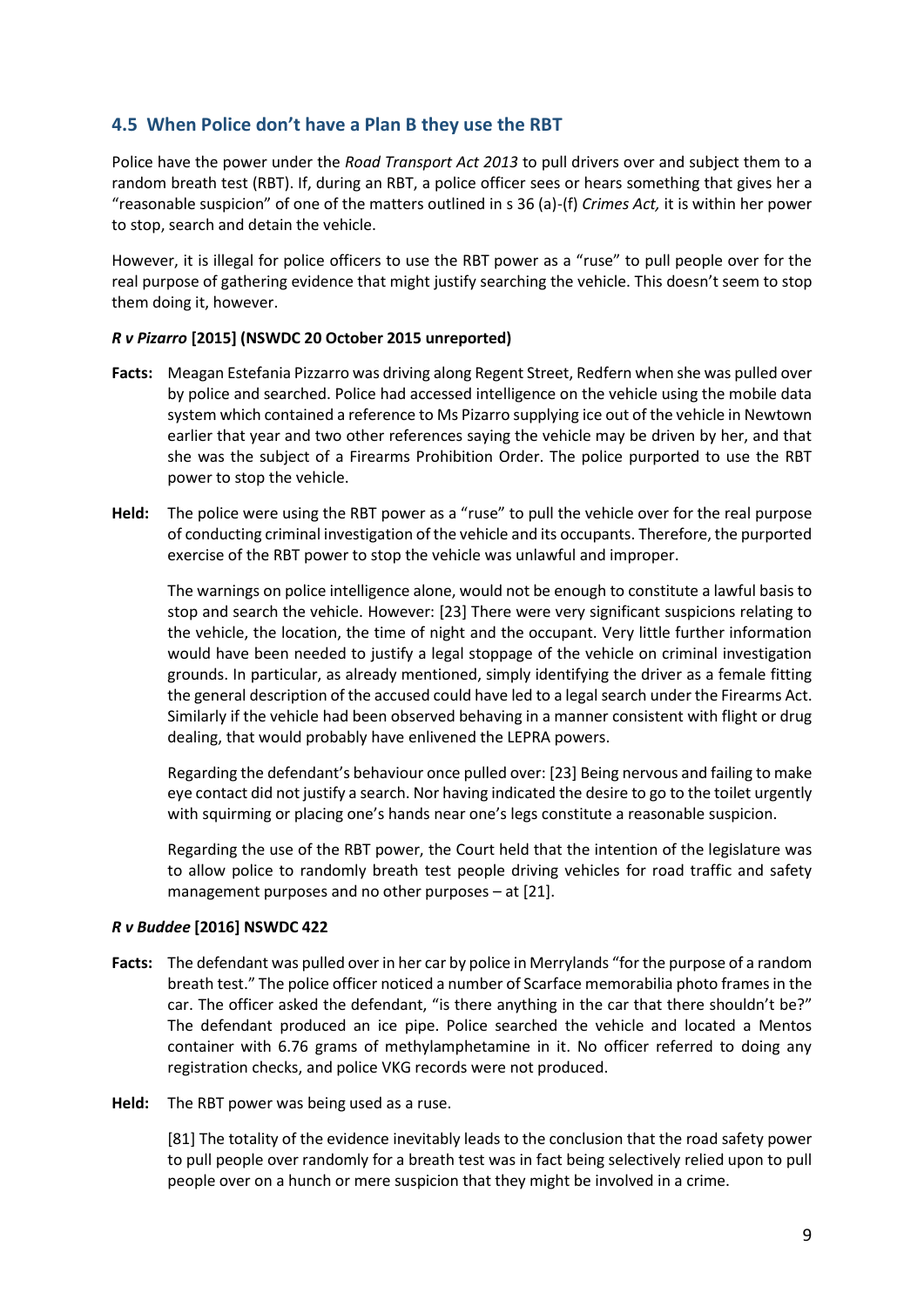[104] Applying these principles it is clear that parliament intended to distinguish motor traffic powers from criminal investigation powers. The random nature of the motor traffic powers is a very significant interference in the liberties of citizens lawfully going about their business. They are not part of the criminal investigation powers conferred by LEPRA. There was a clear intention to delineate powers based on suspicion of the commission of crime from powers directed primarily at ensuring road safety and proactively preventing driving over the prescribed content of alcohol.

[105] The authorities and statutory interpretation all point to the proposition that RBT powers cannot be used to justify the arbitrary stopping of vehicles, interrogating of occupants or searching of vehicle for crime detection.

[106] That is what happened in this case. I do not find that there was a mixed purpose.

[107] It may be added that the police cannot rely on a statutory RBT power to engage in proactive policing or satisfy a curiosity or hunch not amounting to a specific state of mind as required by LEPRA."

McClintock DCJ held the evidence to have been improperly obtained and excluded it under s 138 of the Evidence Act 1995.

Note: a similar argument was advanced by the defendant in *R v Mihajlovic (No 2)* [2019] NSWDC 141. Majoney DCJ adopted the general principles outlined by McClintock in *Buddee*, but distinguished the facts of *Mihajlovic* in choosing to admit the evidence.

#### *R v Large* **[2019] NSWDC 627**

**Facts:** At 12:30am on 28 January 2018 police were patrolling on Glenmore Road, Paddington when they saw a dark grey Mazda driven by the accused "accelerate harshly" from a stationary position. They did a U Turn, followed the Mazda and came across it stopped around the corner in Hopetoun Street.

All three officers got out of the police vehicle. SC Ward spoke to the driver whilst the other two walked to the passenger side where SC Aston spoke with the passenger. Ward identified inconsistencies in the accused's account as to her relationship with the passenger, where she had been earlier that evening and to where she was driving and also made observations of her demeanour that led him to suspect that the driver and the passenger were in the area to supply prohibited drugs. He had a breath testing device in his possession but ultimately did not administer a breath test on the accused.

Both the accused and passenger were removed from the car and cautioned. A search was conducted of the car and police they found 88 capsules of MDMA weighing a total of 8.38g, and 18 clear resealable bags containing 12.41 grams of cocaine and \$13,420 cash.

- **Held:** Norrish QC DCJ identified four features that this case had in common with *Buddee* and which suggested that the police were using the RBT as a ruse:
	- 1. a coordinated approach of all the officers exiting the police motor vehicle
	- 2. the coordinated interrogation of the driver and the passenger
	- 3. the requirement of the passenger to identify himself and
	- 4. the requirement that the driver and the passenger remain whilst their identities and background checks were carried out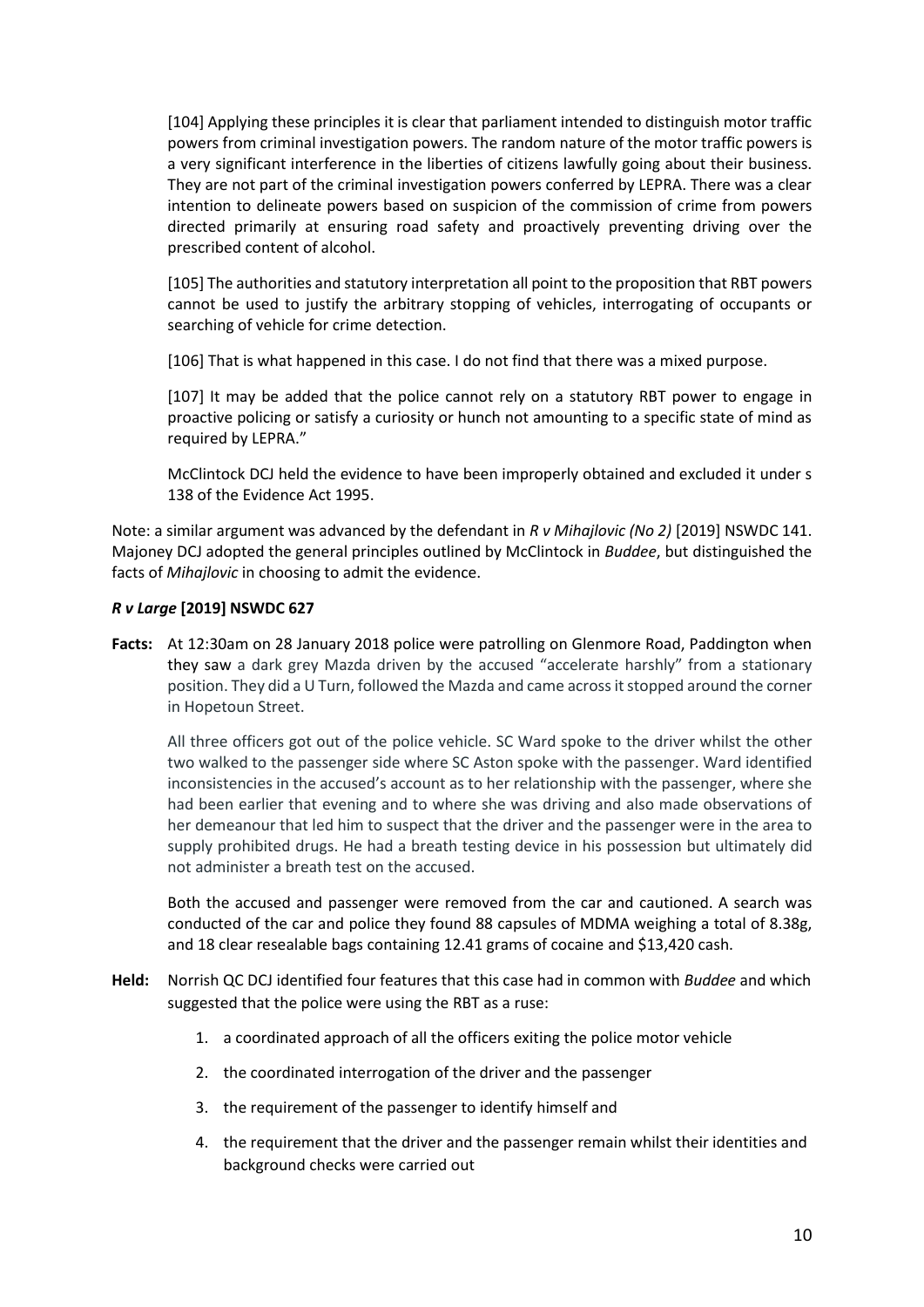At [94]: 'Whilst it was lawful for SC Ward to "stop" the accused's vehicle in order to administer a breath test, I am not satisfied that the primary purpose for speaking to the driver at the time SC Ward approached the vehicle was to administer a roadside breath test. It is clear having regard to the fact that he did not get around to administering the test and his own evidence of the purpose of his prolonged "chat" with the accused, in conjunction with SC Aston's similar "chat" with Mr Copeland, that an "ulterior" purpose was to make inquiry of the occupants of the car in order to ascertain whether they were involved in criminal activity, including drug supply.

See also: *R v Kovac* **[2021] NSWDC 85** especially re: general conversation vs investigative questioning.

#### **Bottom line**

If you can establish, through cross-examination that police used the RBT power as a ruse to gather evidence against your client, or even to turn a mere hunch into a more reasonable suspicion, then you will have established that the evidence was illegally obtained.

# **5. Consent**

Consent is an important issue that is often overlooked by defence lawyers in stop and search cases.

If your client consented to the search, police do not have to prove they had a reasonable suspicion. Even if police had no reasonable grounds to conduct a search at the time, a search is not illegal if the defendant consented: *DPP v Leonard* [2001] NSWSC 797 at [46]

If the police assert that the accused consent to the search, the onus is the defence to disprove this on the balance of probabilities.

There are two ways a defendant may counter the assertion:

- (1) argue there was no *actual* consent or
- (2) argue there was no *valid* consent.

### **5.2 No Actual Consent**

This involves proving that the police were untruthful or mistaken.

#### **Contrasting evidence with contemporaneous notes**

One method is request disclosure of – or subpoena – the COPS entries, police notebooks and any contemporaneous notes made at the time. It can also be useful to cross-check the police officer's witness statement or evidence in chief with the police facts.

COPS entries, notebook entries and the police facts are usually made closer to the time. If there is no record of consent in these documents, you may be able to ask the court to draw an inference that the police officer was mistaken or added it later to thwart any stop and search argument. You will have to put this to the officer in cross-examination, a suggestion they will emphatically deny. Merely pointing to inconsistencies in the police officer's evidence will not necessarily prove your case.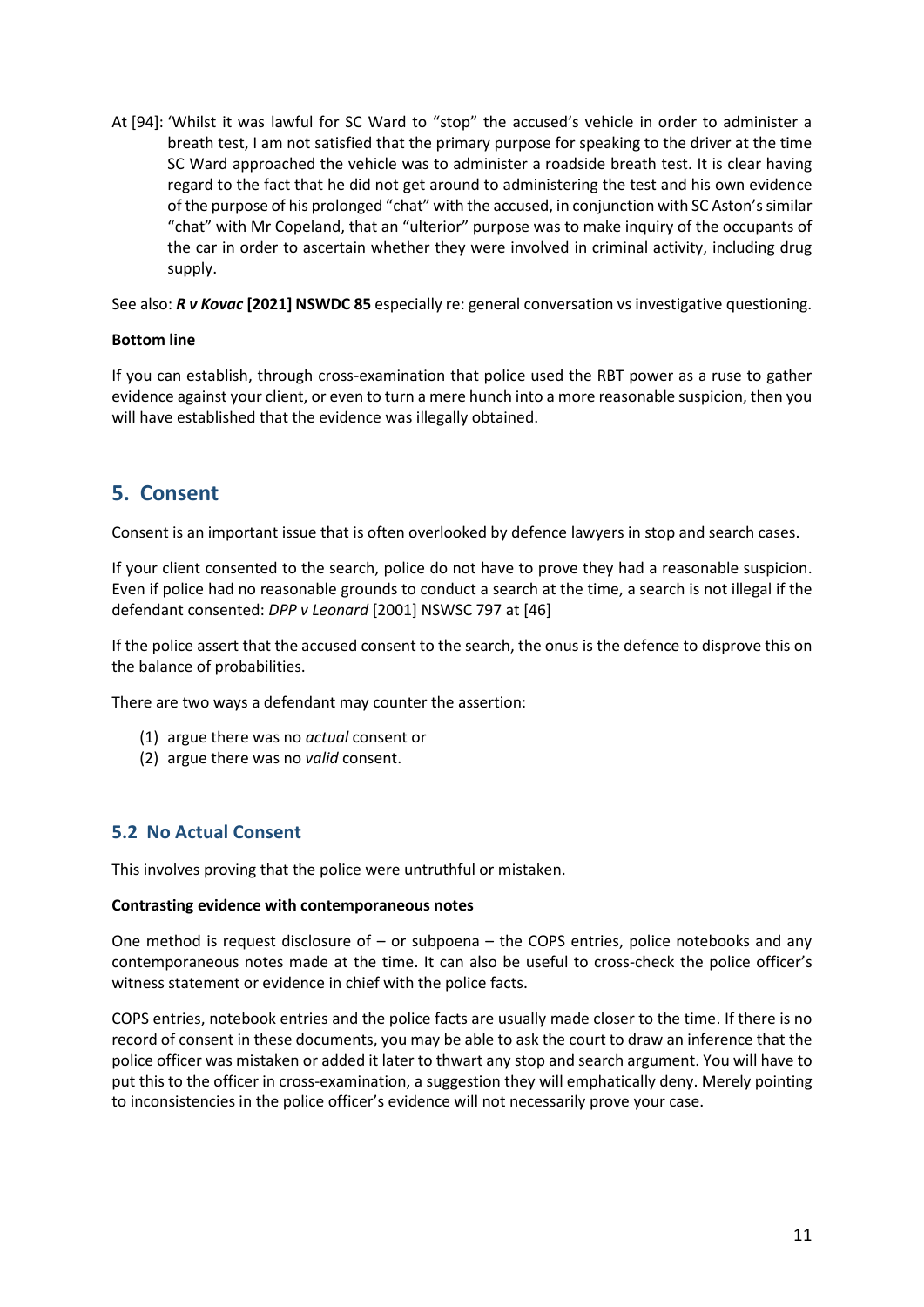#### **Challenging memory**

It can be more effective to suggest that the police officer not clearly remember the events of that day and therefore, was likely mistaken in their witness statement or evidence.

An example of that type of cross-examination would go something like this:

- Q. You've been a highway patrol officer for 5 years.
- A. Yes.
- Q. You stop dozens of cars every day.
- A. Yes, hundreds sometimes.
- Q. The traffic stop we are talking about occurred on 10 June last year.
- A. Yes.
- Q. You wrote your statement in December last year.
- A. Yes.
- Q. You would have conducted hundreds of RBTs between this incident and when you wrote your statement.
- A. Yes.
- Q. When you sat down to write your statement, you refreshed your memory from the COPS entry (or police notebook entry or fact sheet).
- A. Yes.
- Q. That was because before you looked at the COPS entry you didn't have a clear memory of that particular vehicle stop.
- A. That's right.
- Q. The COPs entry was written on the day.
- A. Yes.
- Q. The COPS entry records important information gathered by police about an incident.
- A. Yes.
- Q. If someone consented to a search that would be important information.
- A. Yes.
- Q. The COPS entry from 10 June 2020 doesn't contain any record of the accused consenting to a search at that time.
- A. No.
- Q. It's possible that you might be mistaken in your evidence (or statement) about the accused consenting to the search.
- A. Yes, what you are suggesting makes perfect sense to me. I could indeed be mistaken about the accused consenting to the search.

[You will never an answer like this, but hopefully by laying the groundwork in in your cross-examination, the Court will be more likely to accept, on balance, that consent was not given.]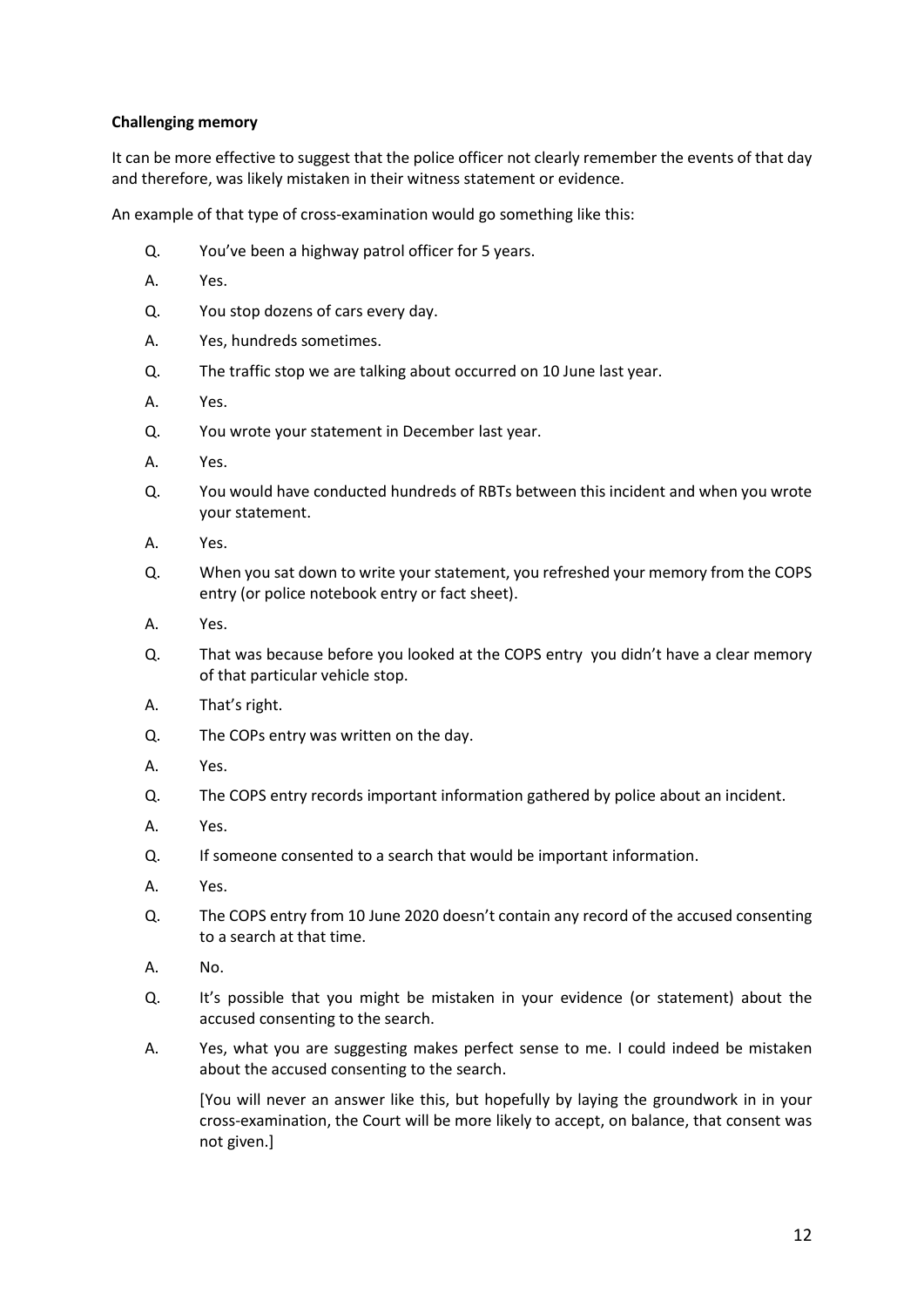#### **Calling your client**

Another option is to call your client. If the legality of the search is the only issue, there is little to be lost by doing so – assuming you are at least half-way confident that your client will be able to withstand the prosecutor's cross-examination.

For example, the accused gave evidence in *Large*, and whilst the judge found her evidence was "not satisfactory in some respects" aspect of her evidence, such as not having seen the police car before it pulled her over and her memory of parts of the conversation with SC Ward were taken into account and assisted the defence case.

### **5.2 No Valid Consent**

Any consent must be voluntary. Whether consent is voluntary is judged by looking at the state of mind of the accused, not the intention of the searching officer. There is no single controlling factor which determines whether consent was validly given.

#### *DPP v Leonard* **[2001] NSWSC 797**

- **Facts:** Mr Leonard was stopped in his car by police and subjected to a search after the officer smelled cannabis. In the first instance, the magistrate held that because he was not aware of his legal right to refuse, consent had not been validly given.
- **Held:** [51] Whether a person requested to consent to a procedure which police wish to carry out, is aware of his or her right to refuse consent, can be a factor in determining whether an apparent consent should be regarded as a valid consent. However, in my opinion, in elevating this factor to the status of a critical or controlling factor, such that, if it is not present, it will be "very difficult" for an apparent consent to a procedure to amount to a valid consent, the Magistrate was committing an error of law.

#### *R v Orm* **[2011] NSWDC 26**

- Facts: Before searching his car, the police officer said to the accused, "When I search your vehicle, I won't find anything illegal in there will I, like drugs?" The accused answered, "No." The officer then said, "So can I search your vehicle?" The accused answered, "Yeah."
- **Held:** Per Lakatos DCJ from [35]: As the authorities to which I have been referred indicate, the critical question in relation to whether the accused consented to the search is not the intention of the officer who conducts the search, it is whether the will of the accused has been overborne, that is, that he was caused to consent to the search by a direction or command or by any representation or trick or improper behaviour. ...

[38] In particular, when a police officer carrying with him the authority of his office tells an accused person in circumstances where he has detained him that he, in effect, proposes to search the vehicle involved and inquires as to the presence of drugs, the conclusion that the consent was obtained by a direction or command would be difficult to avoid.

[39] The statement of the accused, however, appears to disclose that he interpreted the officer's statement as a request rather than a direction. Absent evidence from him on the voir dire, that is the best evidence of his thinking. It is, in my view, not evidence that his will was overborne or that his consent was extracted by improper means.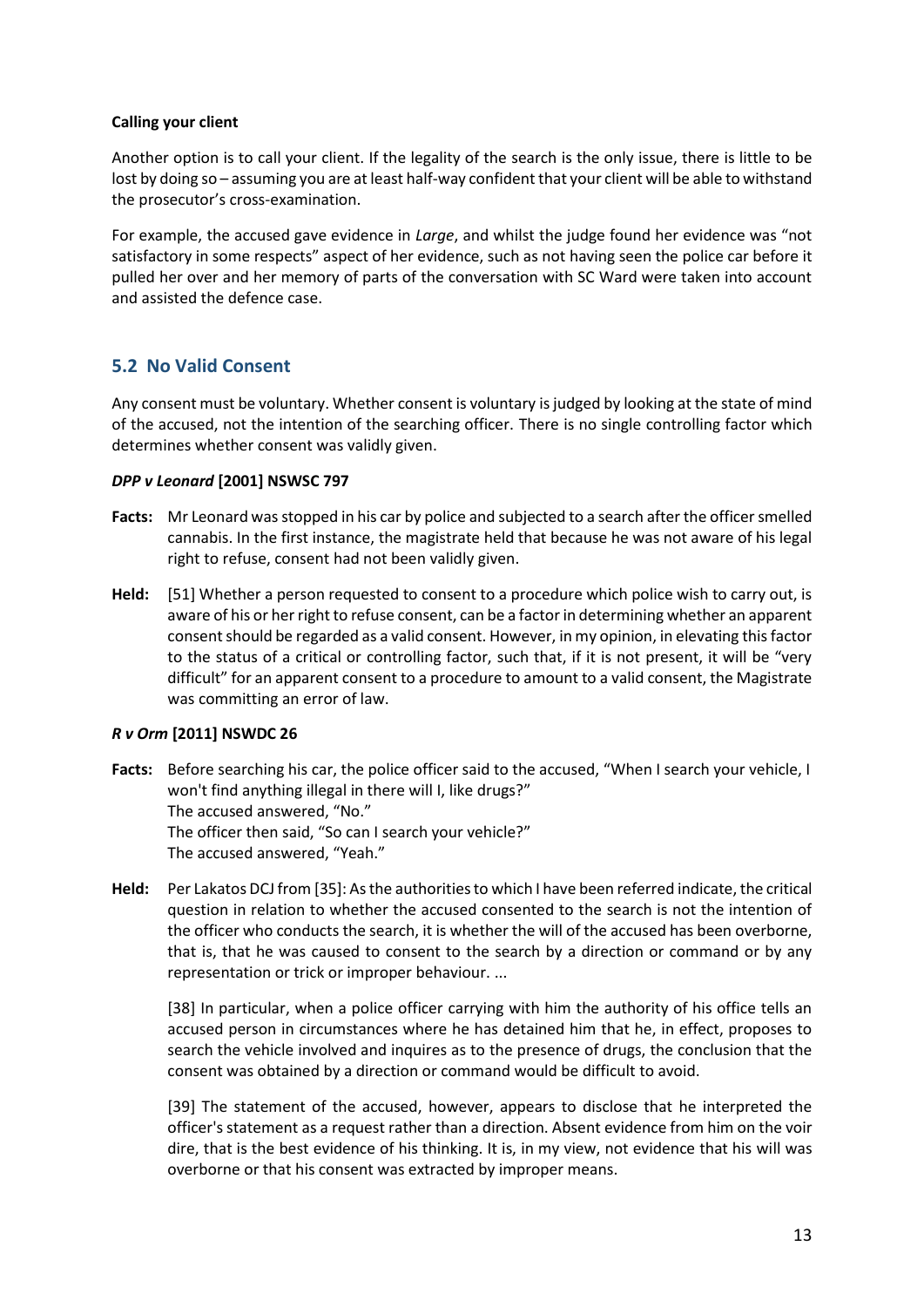These remarks provide a useful guide for constructing an argument that genuine consent was not given. Para [39] also suggests that calling the defendant on the voir dire to give evidence on this may be something that could tip the balance, especially where there is some suggestion on the evidence that the accused's will was overborne.

# **6. Use of District Court Decisions**

Whilst it is essential to demonstrate your knowledge of the higher court authorities such as *Rondo*, some of the most recent in-depth decisions on stop and search cases come from the District Court. District Court decisions are not strictly binding on the Local Court. However, their reasoning is instructive.

If you are running a stop and search case in the Local Court and the magistrate challenges you on the use of District Court decisions, you should refer them to the following case:

#### *Valentine v Eid* **(1992) 27 NSWLR 615**

- **Facts:** This was a case involving the cancellation of a drivers licence, the facts of which are not especially important.
- **Held:** In this case, Grove J explores the (predominantly historical) reasons why District Court decisions are not binding on the Local Court, but states at 622:

I emphasise that I am not suggesting that a Local Court may not be considerably advantaged by reference to a relevant judgment of the District Court and I would expect that, except on rare occasions, such judgment would be compellingly persuasive and I hold no more than that a binding precedent has not been created. I refer to Lord Goddard's statement of principle in *Police Authority for Huddersfield* that a judge of first instance of the High Court will follow a decision of another judge of first instance, unless he is convinced that that judgment is wrong, as a matter of judicial comity  $-$  a principle now extended to apply to divisional courts in Britain: *R v Greater Manchester Coroner; Ex Parte Tal* [1985] QB 67 at 81. As comity is required between courts of equal rank, co-ordinate decision must also exist between the Local Court and District Court and a magistrate should not depart from following any decision of the District Court unless after earnest consideration and for good reason he or she became convinced that the decision was wrong.

So, whilst the Local Court is not bound by decisions of the District Court, 'a magistrate should not depart from following any decision of the District Court unless after earnest consideration and for good reason he or she became convinced that the decision was wrong.' It would be a bold magistrate that would be prepared to rule against the reasoning a District Court decision in light of this statement.

It is useful to note that in the more recent District Court decisions of *Large* and *Kovac*, Priestley SC DCJ and Norrish QC DCJ make detailed reference to *Buddee* both in relation to the legality of the stop and search, and the s 138 balancing exercise.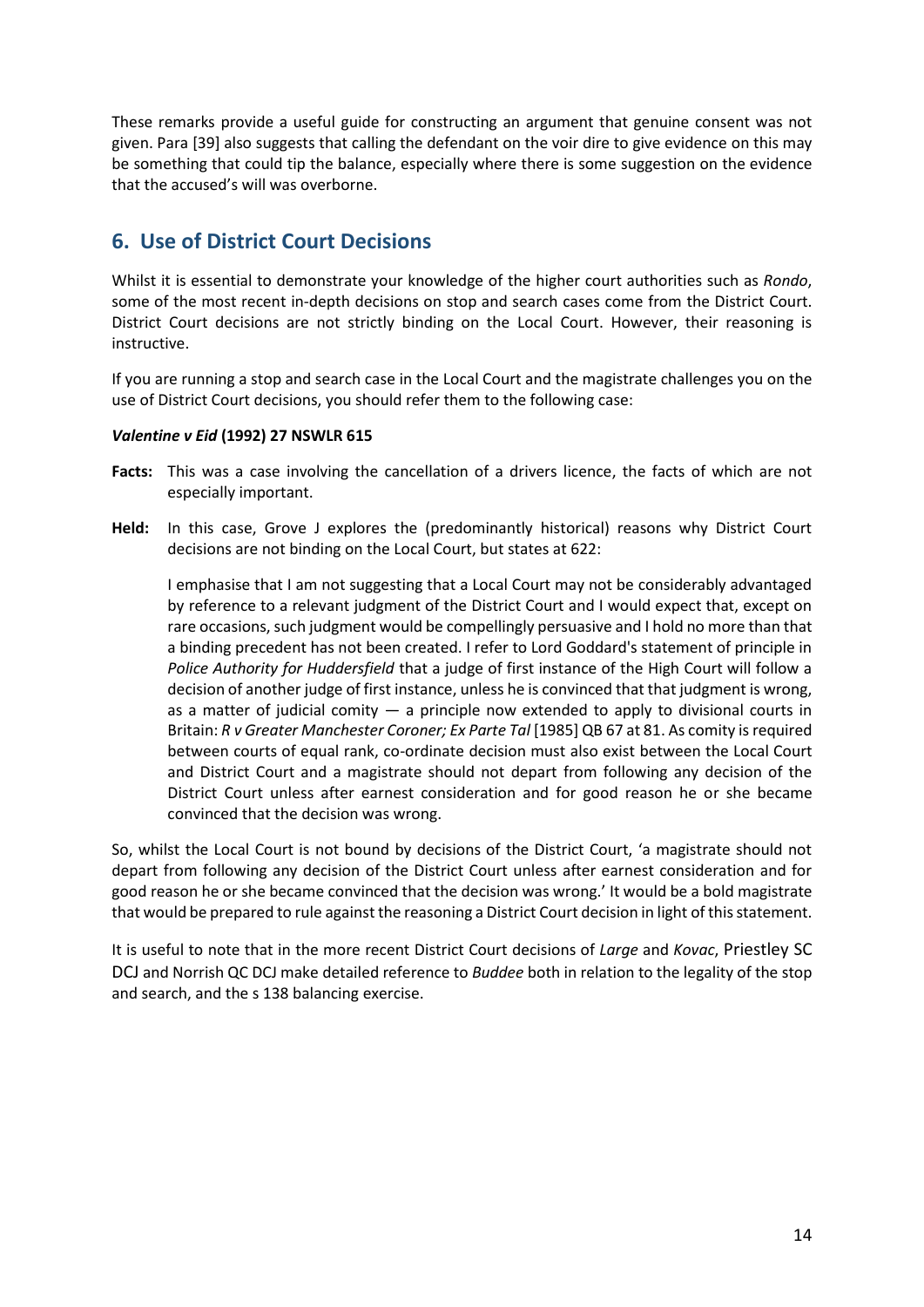# **PART 2 – EXCLUDING THE EVIDENCE**

# **7. Discretionary Exclusion under s 138**

Once you have done the hard work of persuading the Court that the stop and search was illegal, your job is by no means over. Arguably, persuading the Court to exclude the evidence is even harder.

### **7.1 The Legislation**

#### **Section 138 - Evidence Act 1995**

- (1) Evidence that was obtained:
	- (a) improperly or in contravention of an Australian law; or
	- (b) in consequence of an impropriety or of a contravention of an Australian law;

is not to be admitted unless the desirability of admitting the evidence outweighs the undesirability of admitting evidence that has been obtained in the way in which the evidence was obtained.

... (3) Without limiting the matters that the court may take into account under subsection (1), it is to take into account:

- (a) the probative value of the evidence; and
- (b) the importance of the evidence in the proceeding; and
- (c) the nature of the relevant offence, cause of action or defence and the nature of the subject-matter of the proceeding; and
- (d) the gravity of the impropriety or contravention; and
- (e) whether the impropriety or contravention was deliberate or reckless; and
- (f) whether the impropriety or contravention was contrary to or inconsistent with a right of a person recognised by the International Covenant on Civil and Political Rights; and
- (g) whether any other proceeding (whether or not in a court) has been or is likely to be taken in relation to the impropriety or contravention; and
- (h) the difficulty (if any) of obtaining the evidence without impropriety or contravention of an Australian law.

### **7.2 The Standard Approach**

The standard approach defence lawyers take to s 138 arguments in stop and search cases is to look at each of the matters outlined in s 138 (3)(a)-(h), see if they apply to the present case and make an earnest plea about how serious the police's breach of LEPRA, how insignificant the crime is, and how unfair it would be to use the evidence against the defendant.

The trouble with this approach is that many magistrates consider that no crime is insignificant. Also, it gives the appearance of asking the magistrate to 'overlook' their client's crime because the police officer's crime is greater (when often it isn't).

Finally, s 138 is not at all concerned with fairness:

*R v Em* **[2003] NSWCCA 374** per Howie J (with whom Ipp JA and Hulme J agreed)

[74] Section 138 is not, in its terms at least, concerned with the court ensuring a fair trial for the accused. Certainly that is not a paramount consideration when exercising the discretion. The discretion exercised under s 138(1) seeks to balance two competing public interests, neither of which directly involve securing a fair trial for the accused.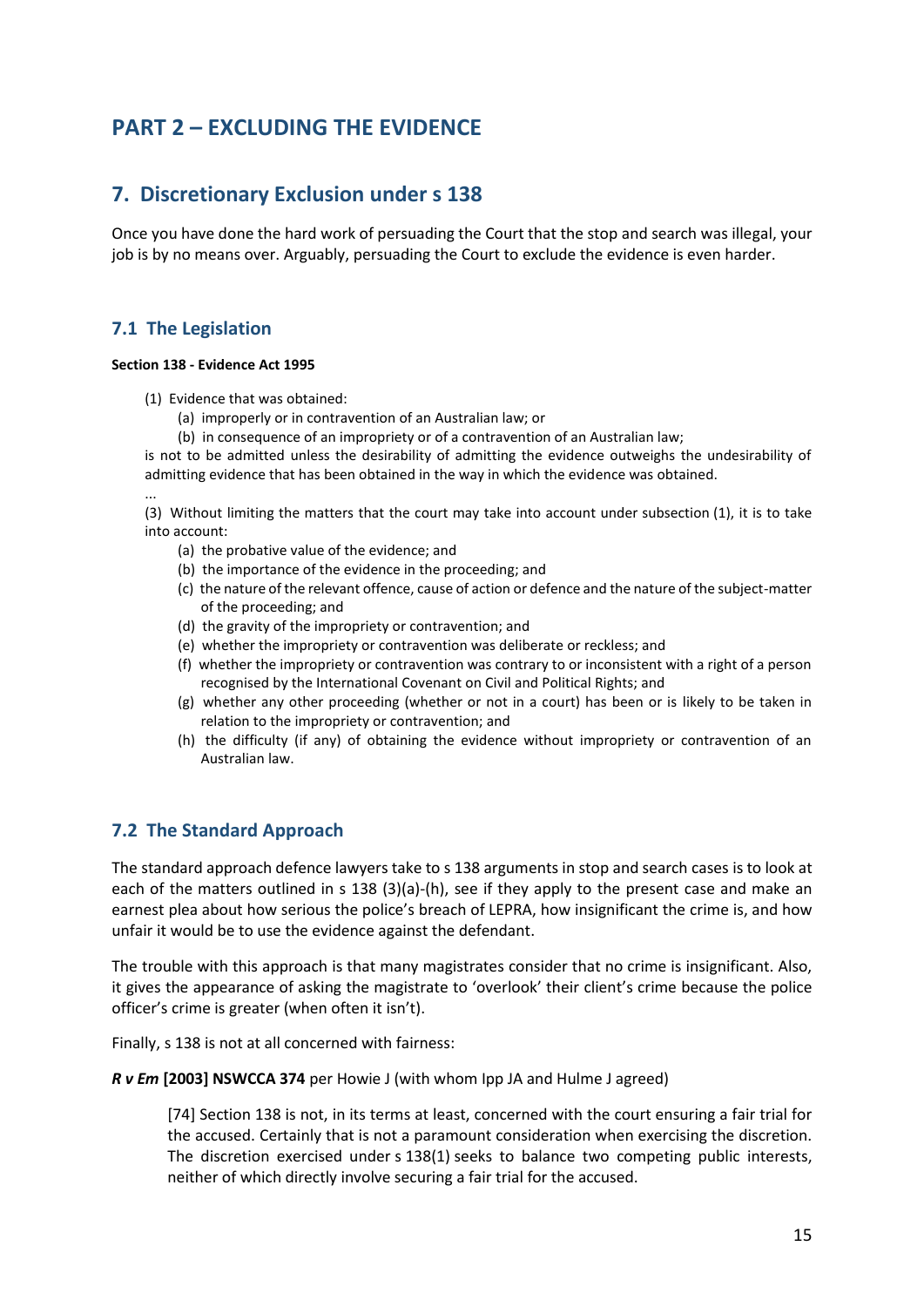### **7.3 The Better "***Buddee"* **Approach**

The better approach is to recognise that this is a contest between two competing public interests: that of detecting and preventing crime versus that of ensuring that all people have the benefit of the freedoms and protections granted by the operation of a democratic legal system in a free society such as freedom from arbitrary arrest, detention or search.

This frames the defence lawyer as a human rights advocate and reminds the court of its role in protecting the liberties of the entire community.

A good way to develop your submissions is to read the stop and search cases where evidence has been excluded and paraphrase or quote from the learned judges' reasoning to the extent that their remarks are relevant to your case.

There is no better case for this than *R v Buddee*.

Even when the use of the RBT is not in issue, it is still a fantastic guide to making s 138 arguments concerning the misuse of police powers.

#### *R v Buddee* **[2016] NSWDC 422**

From [115] onwards, McClintock DCJ addresses each subsection of s 138(3) and how it applies to the case:

- [115] In considering whether the Crown has discharged the onus I may take into account the following, that is the matters in [s 138] subsection (3):
	- (a) **The probative value of the evidence.** There is no doubt that the evidence of the finding of the drugs has high probative value. Ms Beckett indicated that there were aspects of the conversation which were denied and that she would rely upon the so-called "Filippetti defence". (See *Filippetti v R* (1984) 13 A Crim R 335). Whilst there are indications in the ERISP that such a defence might be open, that is a factual matter at trial and in my view does not diminish the probative value at least of the existence of the drugs.
	- (b) **The importance of the evidence in the proceedings**. It was acknowledged that the evidence was fundamental to the proceedings.
	- (c) **The nature of the relevant offence, cause of action or defence and the nature of the subjective matter of the proceeding**. All cases of drug possession are serious and involve a degree of criminality. In this case the Crown relies upon the deeming provision of s 29 of the *Drug Misuse and Trafficking Act* 1985 and the circumstances of the finding and associated items, as I have indicated, to base the allegation of supply. The amount is a relatively small amount. It is barely above the amount which would bring it into this court. It is just over the deemed supply amount. The amount itself is not inconsistent with personal use all other things being equal, although the existence of the bags points away from this conclusion. If it were proved, would be at the bottom range of seriousness for such an offence.
	- (d) **The gravity of the impropriety or contravention**. The gravity of the impropriety and contravention was significant. I adopt the words her Honour Justice Penfold in the *Application of Huy Huu Lee* [2009] ACTSC 98:

"[68] This is not a case in which the police entrapped a person, or participated in the commission of an offence themselves. In one sense the impropriety in this case may be less serious than the kind of impropriety that involves police engaging in, or provoking,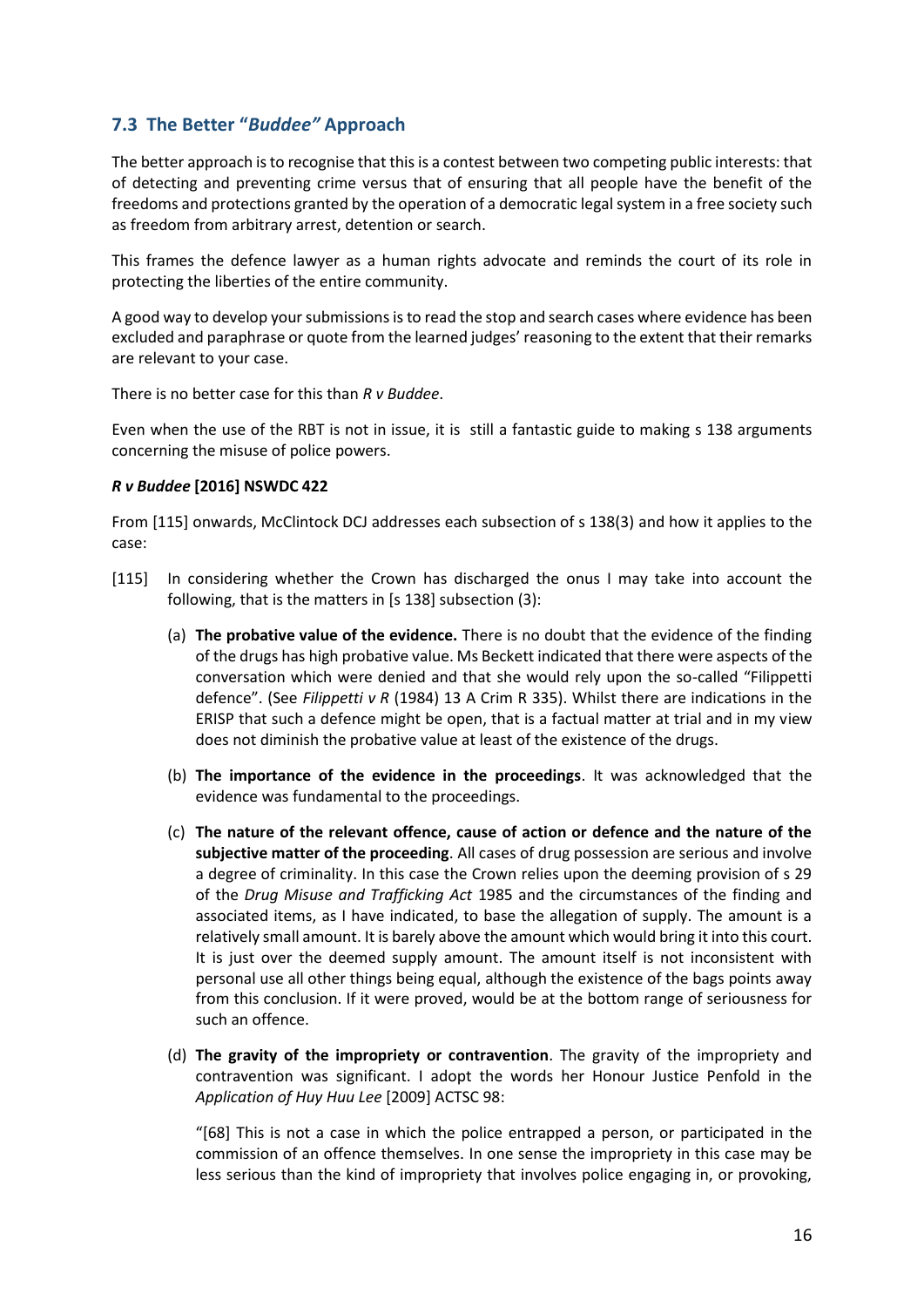criminal activity. In another sense, however, a breach of clear rules that have been laid down by the legislature to permit certain kinds of police investigation in certain circumstances, while prohibiting certain other kinds of investigative activity in order to protect the civil liberties of members of the community, may be more objectionable. This is because it undermines the protections that benefit all members of society and particularly those innocent members who may find themselves wrongly suspected of criminal activity. Certainly it does not seem to me that Miles CJ's comments require me to accept as tolerable police activity that can only be justified by a warrant that turns out to have been seriously defective or that seems to be directly inconsistent with specific provisions of the Crimes Act 1900 enacted to protect innocent members of society."

- (e) **Whether the impropriety or contravention was deliberate or reckless**. I have little doubt that the conduct of Senior Constable Embleton was as a part of what appears to be a directed activity that went under the name of "proactive policing". The various descriptions of the process of "proactive policing" were highly suggestive of the proposition that without any reasonable suspicion people were being pulled over and investigated for matters unrelated to road safety. The reconstruction purporting to justify the stop and detain again is suggestive of a conscious attempt to justify, on a lawful basis, what was known by police to have been improperly undertaken in the first place. However characterised, the conduct demonstrated a disregard for the proper use of police powers and a disturbing assumption that police could pull over anyone on a whim.
- (f) **Whether the impropriety or contravention was contrary or inconsistent with the right of a person under the International Covenant on Civil and Political Rights 1980**. At least three articles cover the rights involved here, none of which I will read: article 9; article 12; and article 17. The conduct of the police was contrary to these provisions and as such fundamental rights, as I have already indicated, were infringed.
- (g) **Whether any other proceeding has been taken or is likely to be taken**. There is no evidence of any other proceeding being taken against the police.
- (h) **The difficulty of obtaining the evidence without impropriety or contravention of an Australian law**. There is no doubt that a lot of crime could be proactively prevented simply by providing the police with the power to interfere with every citizen on every occasion in every place, to allow them to arbitrarily stop and search anyone on a hunch or a suspicion. That is not a power they now have and such a power is antithetical to any free society.
- [116] As noted, I need to assess the matters relating to undesirability and desirability and they are not limited to 138(3). In addition I also take into account that the officers acted outside their lawful authority. I can take into account disciplining police for illegality and impropriety, deterring future illegality, protecting individual rights and encouraging other methods of police investigation. Certainly in relation to the latter three I take those matters into account in this case.
- [117] I also take into account and note that the court should refrain from being seen to unjustifiably condone police misconduct...

The reasoning here speaks for itself. It is particularly relevant to a society in which police are becoming more "proactive" about the measures they use to detect crime and less mindful of the limits placed on them.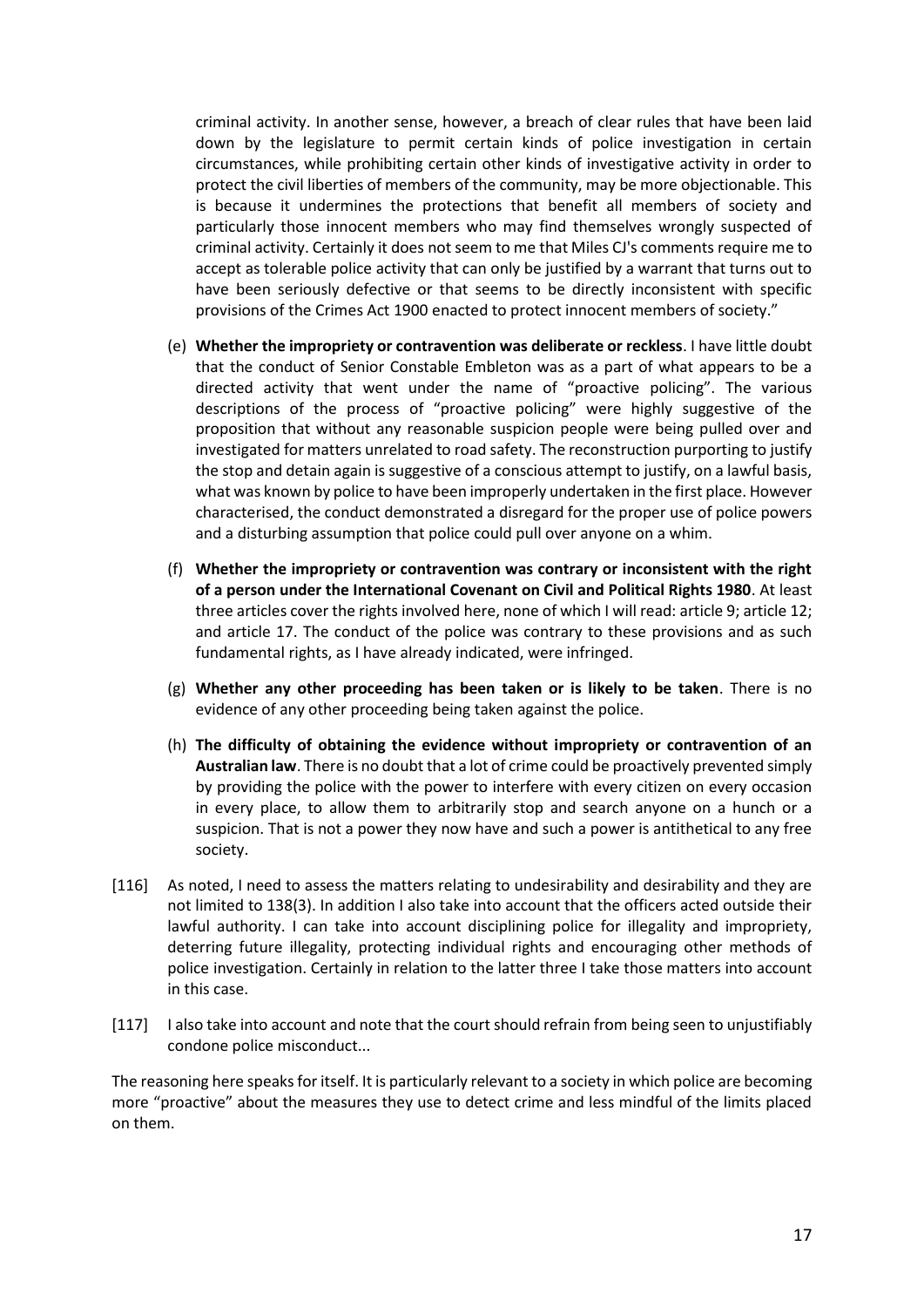In *Large* Norrish QC DCJ points out that a police culture of attempting to subvert clear rules for investigation laid down by parliament can in fact be more objectionable than police actually engaging in or provoking criminal activity.

#### *R v Large* **[2019] NSWDC 627** at [121]:

#### **(iv) The gravity of the impropriety or contravention**

The very uncomfortable impression made upon the court from the evidence of the two senior police officers, the manner in which they conducted themselves both in the giving of evidence and on this evening, as well as the 'revealing' understanding of the process in the evidence of the Probationary Constable, was that this random stopping of vehicles under the pretence of administering a random breath test, taking the opportunity to ask a series of questions for the purposes of developing a suspicion that might justify a search that was not permitted at law, was a 'modus operandi' regularly practised although not admitted. It was clear from SC Ward's evidence that he had a "patter" which he euphemistically described as keeping the conversations going before administering a breath test, light-hearted et cetera. The police officers clearly understood the line that was required to be crossed before a search could be justified under the legislative powers available to police. To paraphrase the words of Justice Penfold in *The Application of HH Lee* [2009] AC TSC 98, an attempt to avert clear rules as understood by the police lay down by the legislature that permit particular kinds of police investigation in certain circumstances, while prohibiting certain other kinds of investigative activity in order to protect the civil rights of members of the community may be more objectionable than an impropriety that involves police engaging in or provoking criminal activity.

If you are looking for some words to persuade a judge or magistrate who has who has found an impropriety but is struggling with the discretion to exclude evidence, Norrish DCJ's reasoning in *Large* at [122] may be helpful:

"I appreciate as I earlier noted the importance of this evidence in the Crown case. However it is also important that courts not only give "lip service" to the legislative protections of the rights of the citizen, but also enforce them. It is important that police who have considerable responsibilities and powers not be permitted to take shortcuts to satisfy legitimate investigative purposes. It is also important that courts do not give their approval to illegal and/or improper practices or conduct, but rather identify it, censuring such conduct where appropriate and endeavour deter such behaviour from occurring in the future."

#### **7.3.1 Whether deliberate or reckless**

Section 138(e) should not be read as saying "deliberate' = bad, "reckless" = not as bad.

If the court finds that the breach was either deliberate or reckless, that is a matter which would weigh in favour of excluding the evidence: Cf *R v Orm* at [111].

#### **What is recklessness in the context of an illegal search?**

#### *R v Sibraa* **[2012] NSWCCA 19**

Per Whealy JA at [1], Rs Hulme J at [7], Hidden J at [30]:

The approach taken by James J in *DPP v Leonard* [2001] 53 NSWLR 227 at [103] was that a finding of reckless would require a finding that the police officer failed to give any thought to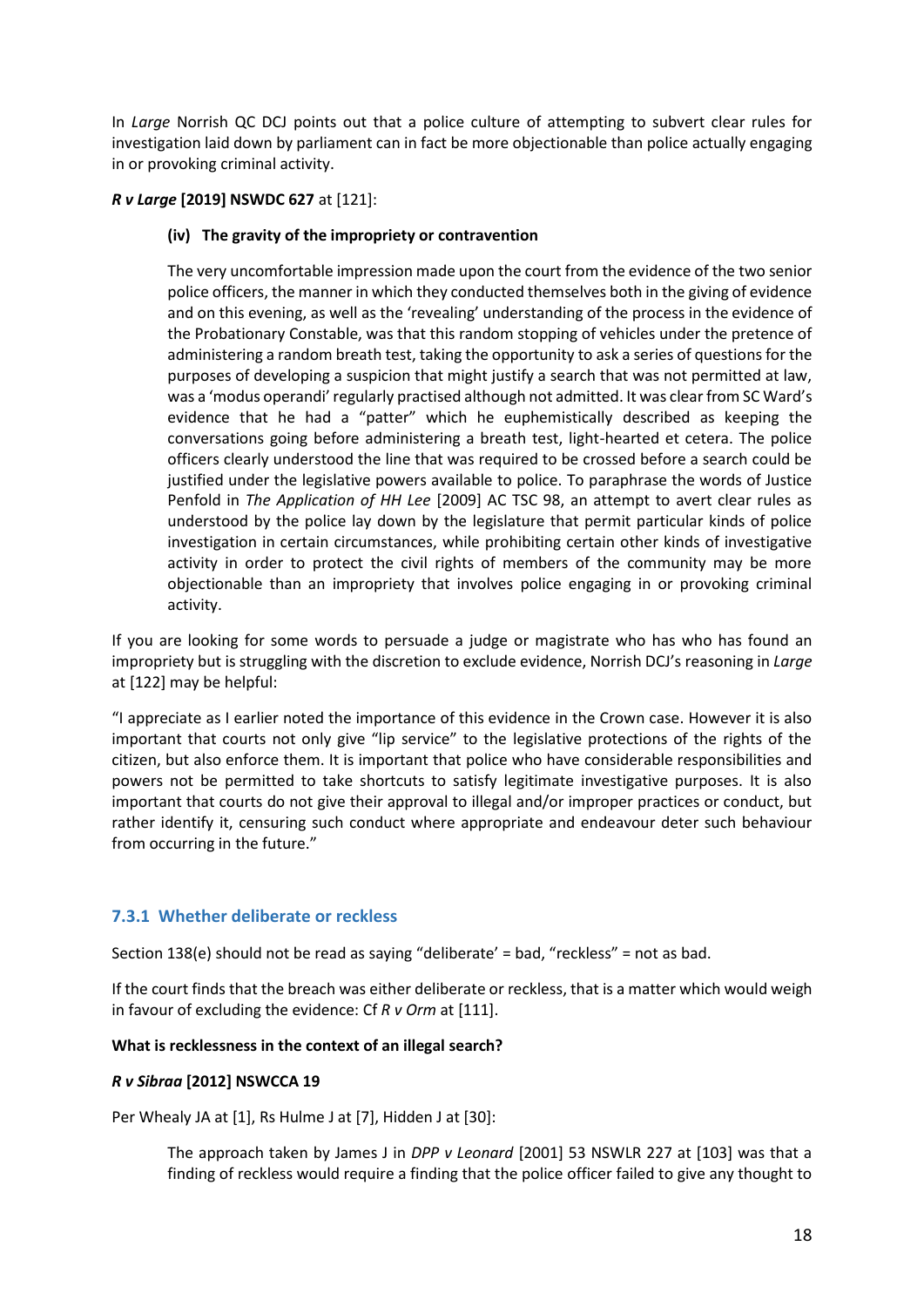whether there was a risk of a search being illegal in circumstances where if any thought had been given it would have been obvious that there was such a risk.

#### *DPP v Nicholls* **[2001] NSWSC 523**

In terms of police powers more broadly, Adams J in this case at [23] that:

"[R]eckless" within the meaning of s 138(3)(e) of the *Evidence Act* requires a serious disregard of the relevant procedures amounting to a deliberate undertaking of the risk that the rights of a suspect will be substantially prejudiced.

Reckless or deliberate conduct can be made out where police follow a 'modus operandi' of taking shortcuts to circumvent limits on their investigative powers.

#### *R v Large* **[2019] NSWDC 627** at [121]:

#### **(v) Whether it was deliberate or reckless**

The conduct was at least reckless but in the context of being a modus operandi it was deliberate, for the purposes of detaining improperly for questioning a person to develop the basis for claiming a reasonable suspicion for the purposes of powers the were understood to be available under the relevant legislation. The false assertion of SC Aston that he saw a breath test administered has the hallmark of an ex post facto justification for conduct that was otherwise illegal or improper in the minds of the officers.

#### **7.3.2 Whether illegal or improper**

Courts will sometimes draw a distinction as to whether a breach was improper or illegal. There is nothing wrong with doing this. However, advocates should not concede that just because a breach was improper, as opposed to illegal that it is necessarily less serious. It will depend on the circumstances of the case.

It is easy to imagine a breach of the law (speeding, using a mobile phone while driving) that is less serious than improper conduct (bullying, not keeping notes of important conversations, being heavyhanded with the use of force).

Lawyers should always keep in mind that profound abuses of power can (and more often than not do) occur within the bounds of the law.

#### **7.3.3 Difficulty of obtaining the evidence without impropriety**

Section 138(3)(h) allows the court to take into account 'the difficulty (if any) of obtaining the evidence without impropriety or contravention of an Australian law.' There has been some recent debate about whether, in a situation where the evidence would have been impossible to obtain were it not for the contravention, this factor should weigh in favour of admission of the evidence.

This was recently addressed by the High Court in *Kadir v The Queen* [2020] HCA 1. The judges considered the policy reasons for s 138(3)(h) and concluded at [20] that: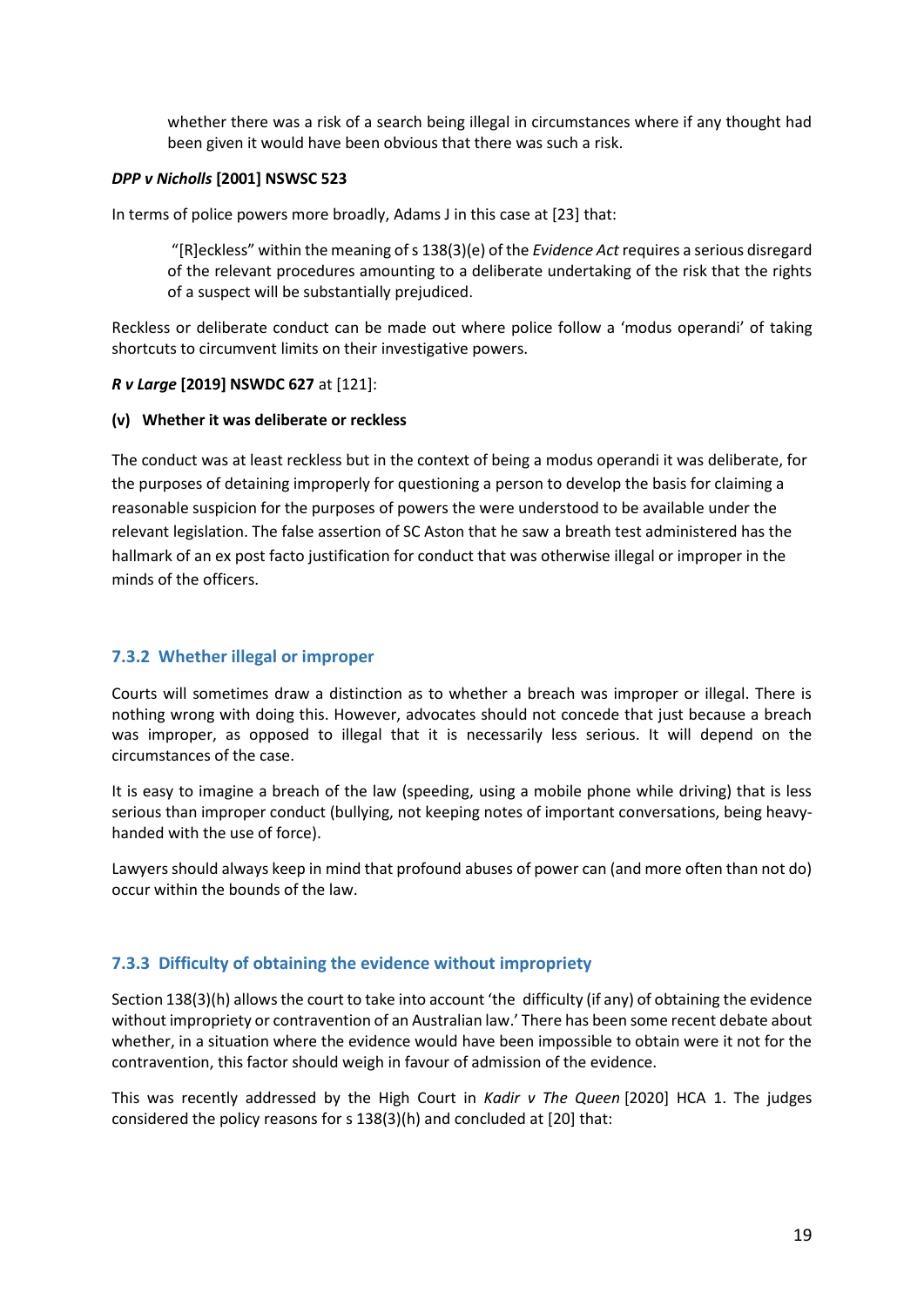The significance of factor (h) to the balancing of the competing public interests under s 138(1) will vary depending upon the circumstances. In a case in which action is taken in circumstances of urgency in order to preserve evidence from loss or destruction, it is possible that factor (h) would weigh in favour of admission, notwithstanding that the action involved deliberate impropriety or illegality . Putting such a case to one side, where the impropriety or illegality involved in obtaining the evidence is deliberate or reckless (factor (e)), proof that it would have been difficult to obtain the evidence lawfully will ordinarily weigh against admission . By contrast, where the impropriety or illegality was neither deliberate nor reckless, the difficulty of obtaining the evidence lawfully is likely to be a neutral consideration. The assumption on which the parties and the Courts below proceeded, that proof that it would have been difficult to lawfully obtain the surveillance evidence was a factor which weighed in favour of admitting evidence obtained in deliberate defiance of the law, inverts the policy of the exclusion for which s 138 provides.

In other words, it depends on the circumstances of the case, but this factor would not ordinarily favour the admission of the prosecution evidence because it is contrary to the policy considerations behind s 138. This stands to reason, because police officers should follow the law, and any discretion that rewards them for breaking it (especially where the breach was deliberate or reckless) would be contrary to the purpose of the criminal justice system.

# **8. Always cross-examine with one eye on s 138**

The more serious the offence, the harder it will be to persuade the court to exclude the evidence. In fact the experience of this author is that in most cases it is not enough to demonstrate a 'mere' breach of the provisions in s 21 or 38 of LEPRA.

Your argument will be much stronger if you can demonstrate that the police acted in high-handed manner towards a vulnerable person or that their conduct has real potential to infringe on the liberties of 'ordinary' citizens. (Think about who your audience is.)

Police officers can make very telling admissions under cross-examination, sometimes without even realising they are doing so.

Here is an example from one of this author's cases:

- *Q. You told the Court in your evidence that it was suspicious that someone was driving around at 3.20am at night in Wauchope?*
- *A. Yes.*
- *Q. And that 3.20am is an unusual time to be out, it's a common time when people are active and by "active", you mean active in relation to drug related offences?*
- *A. Yes, a number of different type of offences, yes.*
- *Q. You said that's because there's a changeover of police around that time or something like that?*
- *A. That's what I believe it to be.*
- *Q. So when you saw this car drive past on High Street, Wauchope, at 3.20am, that aroused your suspicions, didn't it?*
- *A. No. It was a car - there's not many cars around at that time of morning. Every car that drove past was getting stopped for a breath test. ...*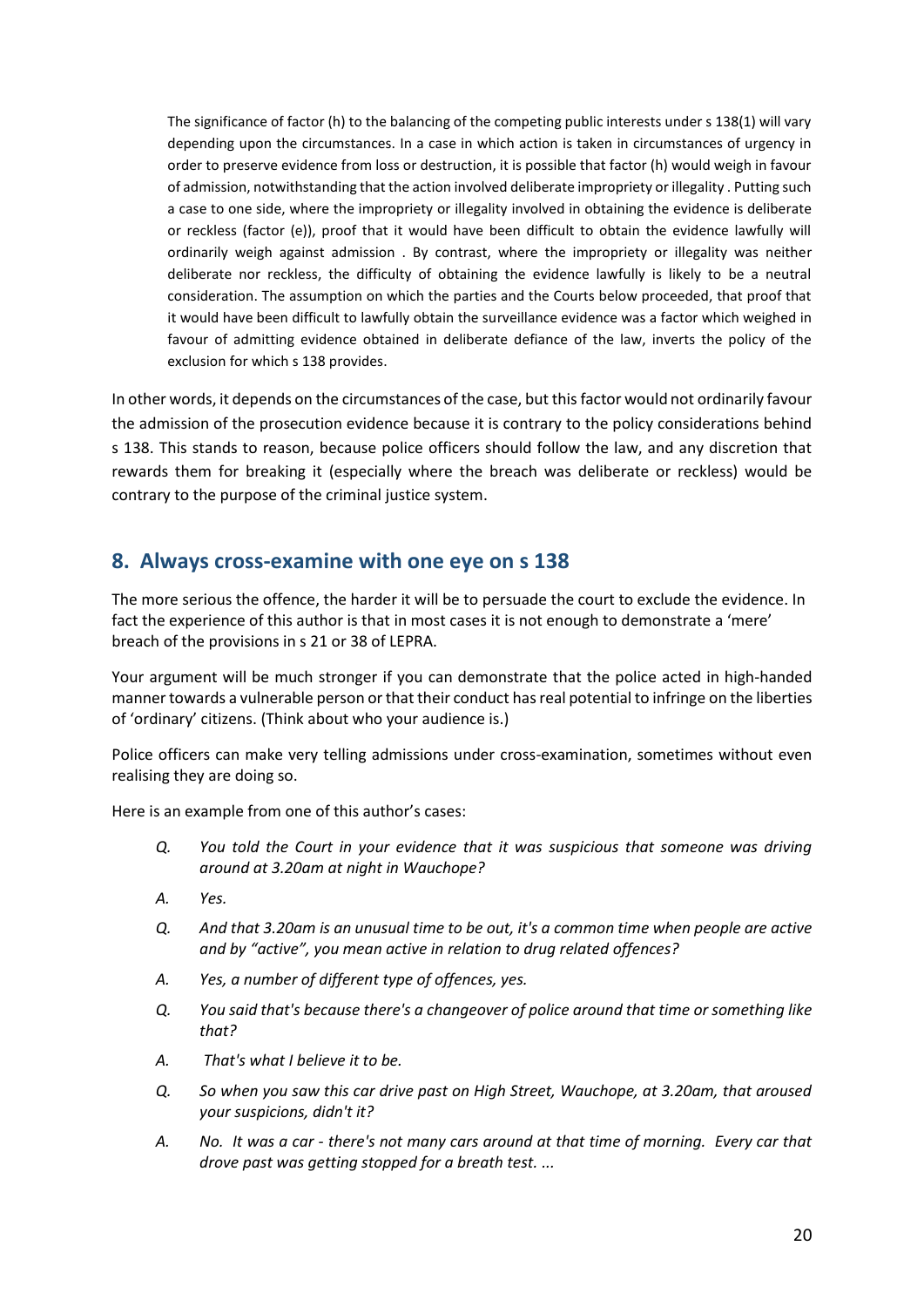- *Q. But you've said it's unusual for a car, any car, to be out driving at that time?*
- *A. Without a valid excuse.*
- *Q. An excuse, so you need an excuse to be out at 3.20am?*
- *A. Well, quite a lot of cars that we would stop at that time as well are maybe workers heading into work. There's a quarry out there. Quite often we stop people that were heading to the quarry.*
- *Q. So those drivers provide valid excuses, do they?*
- *A. Well, they didn't provide a number of intelligence reports related to drug relation drug related activities and passed a breath test, so -*
- *Q. So when you use this language of "without an excuse", I take it, then, that your view is that anyone that's out at that time, but is not going to or from work, must be up to something suspicious?*
- *A. No, not necessarily, but when we speak to somebody and determine that they're not heading to work, they don't have anywhere they're particularly heading, they're just going for a drive, then it starts to raise something is suspicions.*

In this example, it appears that the police officer simply did not seem to think it was unreasonable for police in a free democratic society to pull over anyone who was out driving in the early hours of the morning, subject them to a breath test and question them to see if they had a 'valid excuse' to be out at that time.

The magistrate ruled that:

- (1) The breach was reckless.
- (2) There was a serious disregard of relevant procedures.
- (3) Article 9.1 of the *International Covenant on Civil and Political Rights* recognition of right to liberty and security had been breached.

The objection under s 138 was upheld and the charge of 'deemed supply' was dismissed.

# **9. Conclusion**

Stop and search cases can be difficult, but they are some of the most rewarding cases to argue. They highlight the defence lawyer's role as an advocate for the rights of all members of the community.

Law enforcement offices play an important role in detecting and preventing crime, but where they exceed their prescribed powers, it is the role of the defence lawyer to bring them to account. One of the most effective ways to do this to ensure that the fruits of their labour – the improperly obtained evidence and charges – are thrown out.

**Isaac Morrison**

**Solicitor**

**Legal Aid Port Macquarie**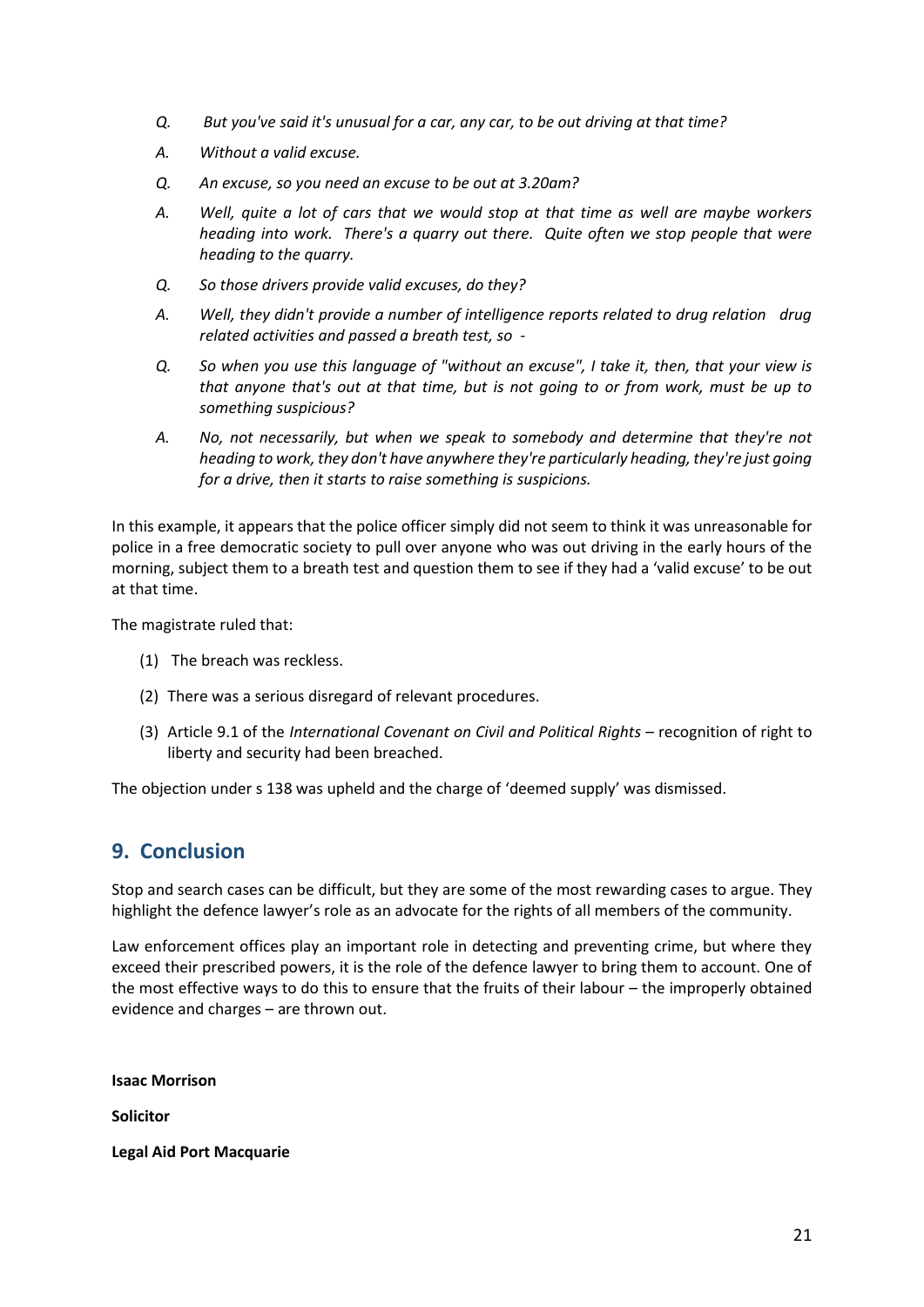# **APPENDIX – PUTTING IT INTO PRACTICE**

# **A. Further reading**

For a more comprehensive discussion of the voir dire and s 138, see Mark Davies, 'The Voir Dire, Section 138 and Roadside ERISP's' (March 2014).

### **B. Preparation Pointers**

When preparing your next stop and search case, think carefully about how to frame your argument. It is useful to ask the following questions:

- Was the stop or search illegal, or both?
- Who ultimately exercised the power to stop/search the vehicle/person?
- At what point during the encounter was the power exercised?
	- $\circ$  It will usually be in the defence's interests to establish that the power was exercised early on in the encounter. This is because the amount of evidence supporting the police officer's reasonable suspicion generally increases as the encounter goes on.
- Was the defendant detained at any point?
	- $\circ$  If an officer concedes that the accused was not free to leave at a certain point, that is a sure sign that the power to stop and/or detain that person had been exercised.
- What did the police officer base his/her reasonable suspicion on?
	- $\circ$  In cross-examination, it is important to 'shut the gates' by establishing that the officer in question based her reasonable suspicion on A, B and C and *nothing else.*
- Do I need to request disclosure?
	- o At what point will I request disclosure?
- Did Police breach or misuse any other powers?
	- $\circ$  For example, the RBT provisions, the requirement to caution the suspect pursuant to s 139 of the *Evidence Act*, requirements under s 202 of LEPRA.
	- o If so, these things may be used to bolster your s 138 argument.
- Is consent likely to be an issue?
- Was the impropriety the cause of obtaining the evidence?